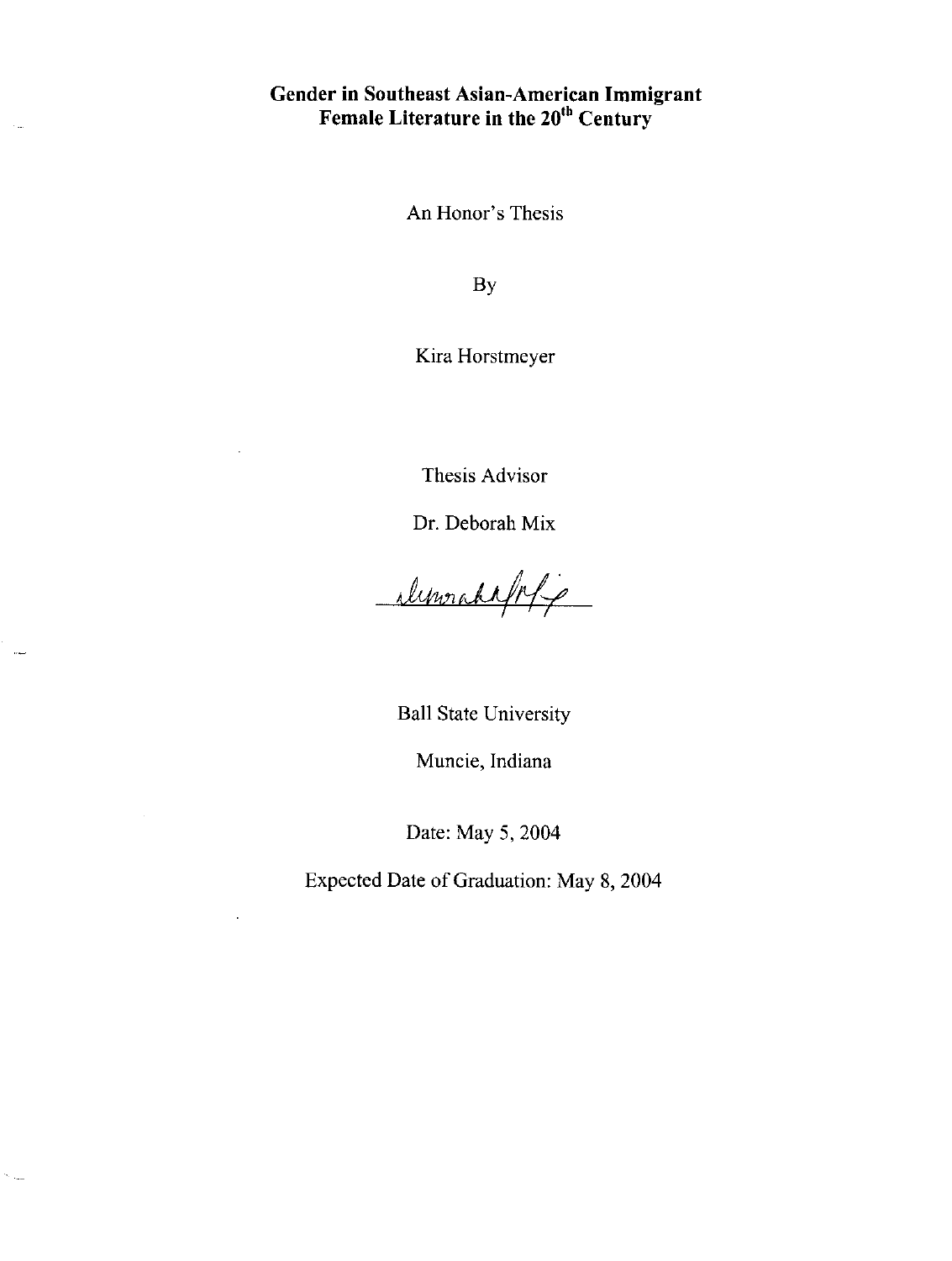# Abstract:

 $l$  ,resp.

 $\frac{74}{16}$ 

k B

My thesis seeks to explore the way that gender influences both the writing and representation of character in the following texts: Fae Myenne Ng's *Bone,* Jade Snow Wong's *Fifth Chinese Daughter* and Maxine Hong Kingston's *China Men.* I also examine how gender affects the themes of education, paternal relationships and ancestry/ghosts in each text. I argue that the authors utilize their works to establish a new identity that is not solely Chinese or solely American, but rather a combination of both. The themes listed above highlight how this identity has been forged, while showing that America is the site upon which these changes are made.

### Acknowledgments:

- I would like to thank Dr. Debbie Mix for advising my thesis. Her direction  $\omega$  . and guidance were invaluable in leading me to the proper texts, offering me advice about the writing process, and critiquing and evaluating pre-writing, drafts, and finally, the finished project.
- I would also like to thank Dr. Pamela Hartman for her assistance in finding a  $\omega$ thesis advisor, her willingness to help me develop an idea, and for expanding my knowledge of the subject of multicultural literature.
- Finally, I would like to thank Dr. Joanne Edmonds for leading me to a thesis  $\overline{\phantom{a}}$ idea and for her advice during the initial stages of the thesis process.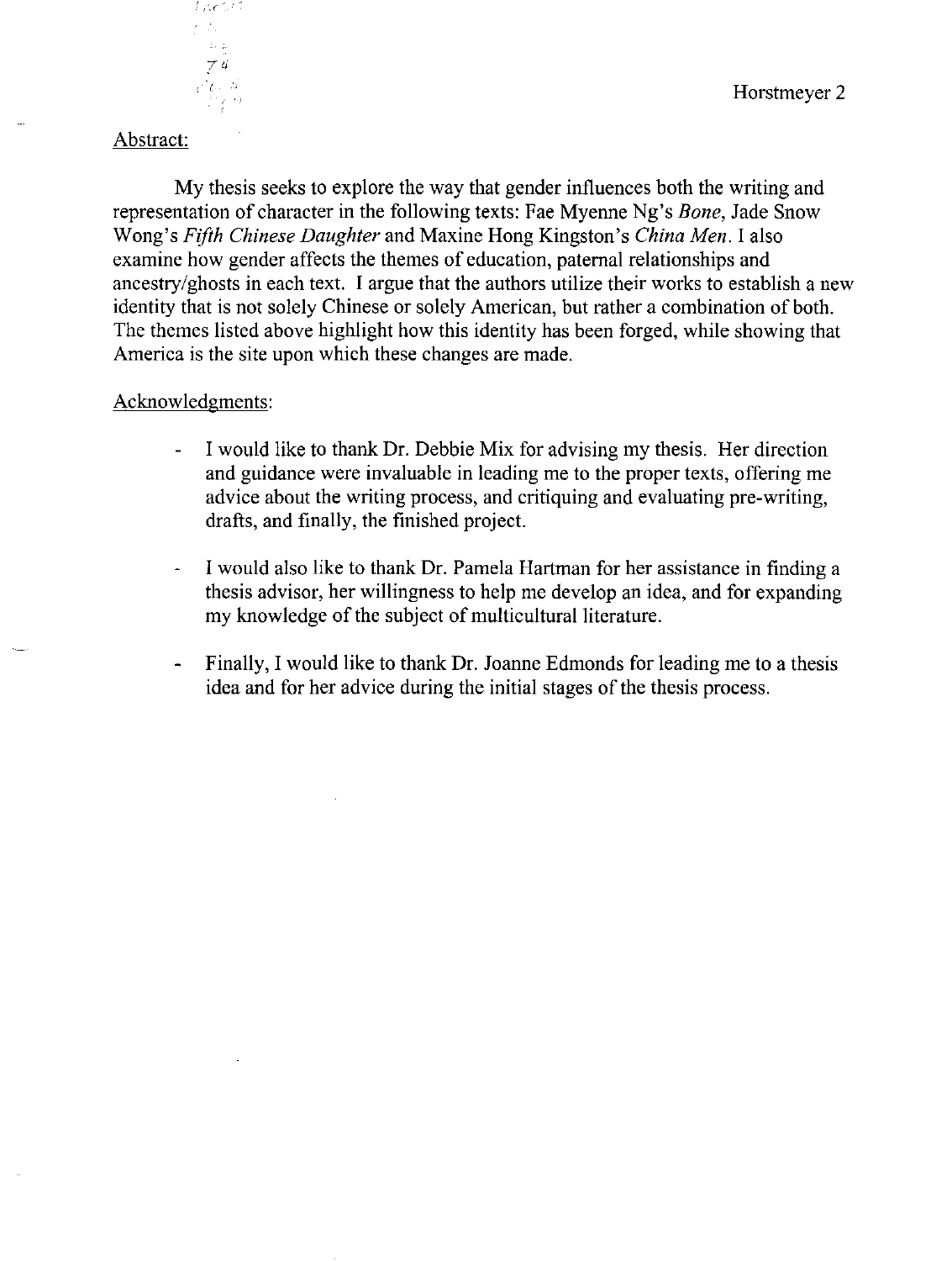Fae Myenne Ng's *Bone,* Jade Snow Wong's *Fifth Chinese Daughter,* and Maxine Hong Kingston's *China Men* each explore the experiences of Chinese-Americans adapting to American culture. The books seek to establish a new understanding of what Chinese-American identity is. Every work uses the ideas of education, paternal relationships and ancestry, especially the gendered ways these ideas are constructed, in order to explore the new cultural traditions that Chinese-American society necessitates. The authors each use their works to find a hybrid identity rooted not just in China or America but rather in both nations. For the texts, America is the focal point of the breaks in these systems of traditional Chinese culture; it both ignites and enables the changes shown in the books. The ideas of education, paternal relations, and ancestry become the sites upon which the separation is noticeable, and through these themes, each author investigates the ways that these ideas have changed, specifically for women, in America.

Fae Myenne Ng's novel *Bone,* revolves around one character, Leila, and her struggles with handling and understanding her family. The recent suicide of the middle daughter, Ona, has caused a rupture in the family relations, which Leila tries to repair throughout the novel. Bone explores not just familial relationships, but Chinese-American familial relationships; Ng uses this cultural context and shows how this identity complicates the story. As a second generation immigrant, Leila is an American citizen and moves fluidly in American society. She, however, must assist both her parents in negotiating and establishing their identities in America. This assistance leads to one of the major conflicts in the text. The critic Donald C. Goellnicht presents this conflict as a struggle "with a complex Chinese American identity that repudiates either/or choices, but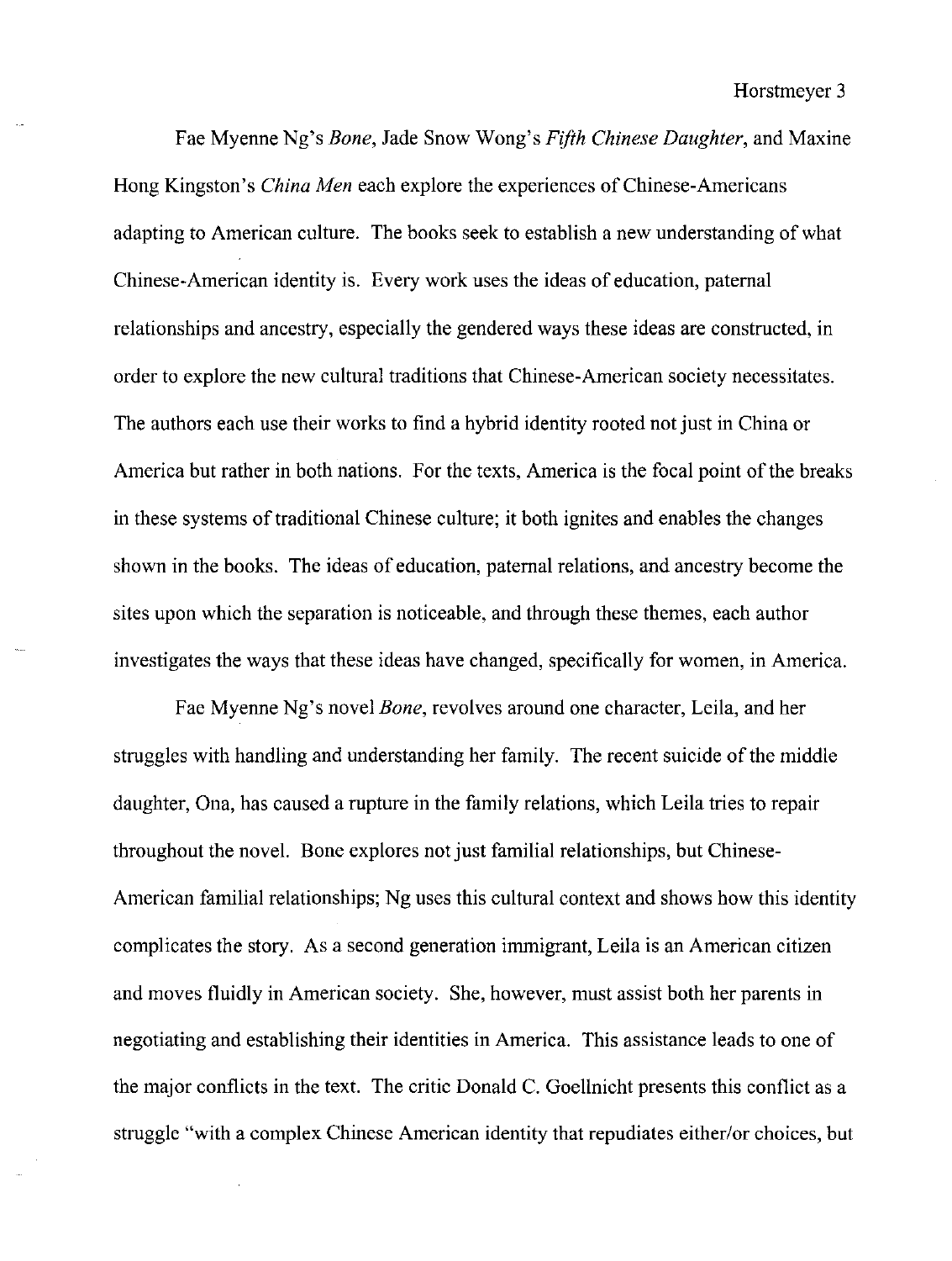at the same time finds it difficult to adopt both/and positions of an integrated subjectivity" (313). I would argue that though this assessment is true throughout the majority of the novel, by the final pages, Leila finds an identity for herself that accepts the both/and position. The critic Thomas W. Kim argues that "the novel reveals how identity, and especially ethnic American identity, is a negotiation of terms and significations" (53). Leila finds a way to reconcile both her American and Chinese identities; she begins a life free from the overwhelming influence of her parents, without wholly abandoning them or her Chinese background.

Jade Snow Wong's *Fifth Chinese Daughter* shows a similar separation form the parents. The autobiography traces the life of one young, second-generation Chinese-American as she struggles to find her place in the world. Though she begins her life as a traditional, obedient Chinese daughter, after years of education (extraordinary education for a Chinese woman), she begins to question her own background. During college, she breaks from her parents' influence and beings to set up a niche for herself that defies the conventions of Chinese culture. By asserting her independence and excelling in her chosen profession of pottery, she gains the respect of both her parents and the community. **In** this way, Wong uses the opportunities America offers her to enact a new identity that combines both Chinese and American culture. By the end of her narrative, Wong is comfortable in a both/and position and readily accepts her dual identity.

Maxine Hong Kingston's *China Men* is a departure from the two previous texts. Written as a companion piece to her earlier work, *Woman Warrior,* this text follows the lives of her male ancestors as they make their way from China to America. The critic

 $\sim$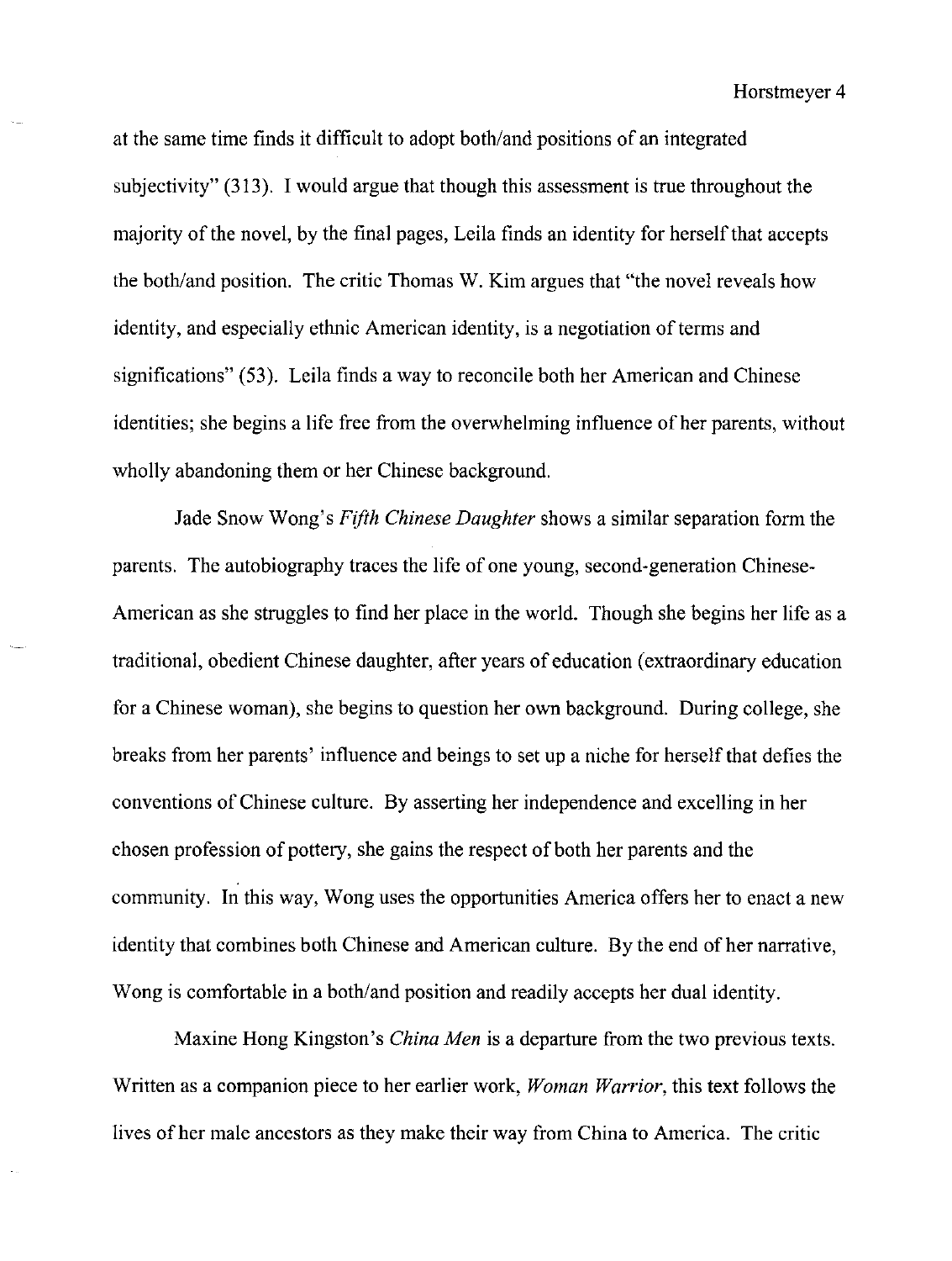Leilani Nishime states that in this book, "Kingston gestures towards a history of Chinese-Americans in America that is beyond her family history, yet the quirkiness of each individual characterization prevents the creation of a single individual who represents the norm of Chinese-American experience" (70). I would agree that *China Men* in many ways serves as a microcosm of the Chinese-American experience, but it does not presume to offer the only view of that experience. Kingston uses the personal references and characters to write a specifically familial history that has elements reflective of Chinese-American culture as a whole. Kingston gives a voice to her ancestors and relatives who had previously been silent, but she does not negate the possibility of other voices in the community.

# **Education**

**In** Fae Myenne Ng's *Bone,* the main character Leila must bridge the gap in cultures and education both in her personal and professional life. Because her parents have no sons, she, as the eldest daughter, must take on the responsibility of supporting her family. Leila remembers the resentment she felt during her childhood, translating English for her parents. She feels that "every English word was like a curse" (Ng 17). English was a curse not just because Leila was embarrassed by her parents but also because her education separates her from her parents. She can do more and understand more than either of her parents because of her education and her ability to negotiate between America and China.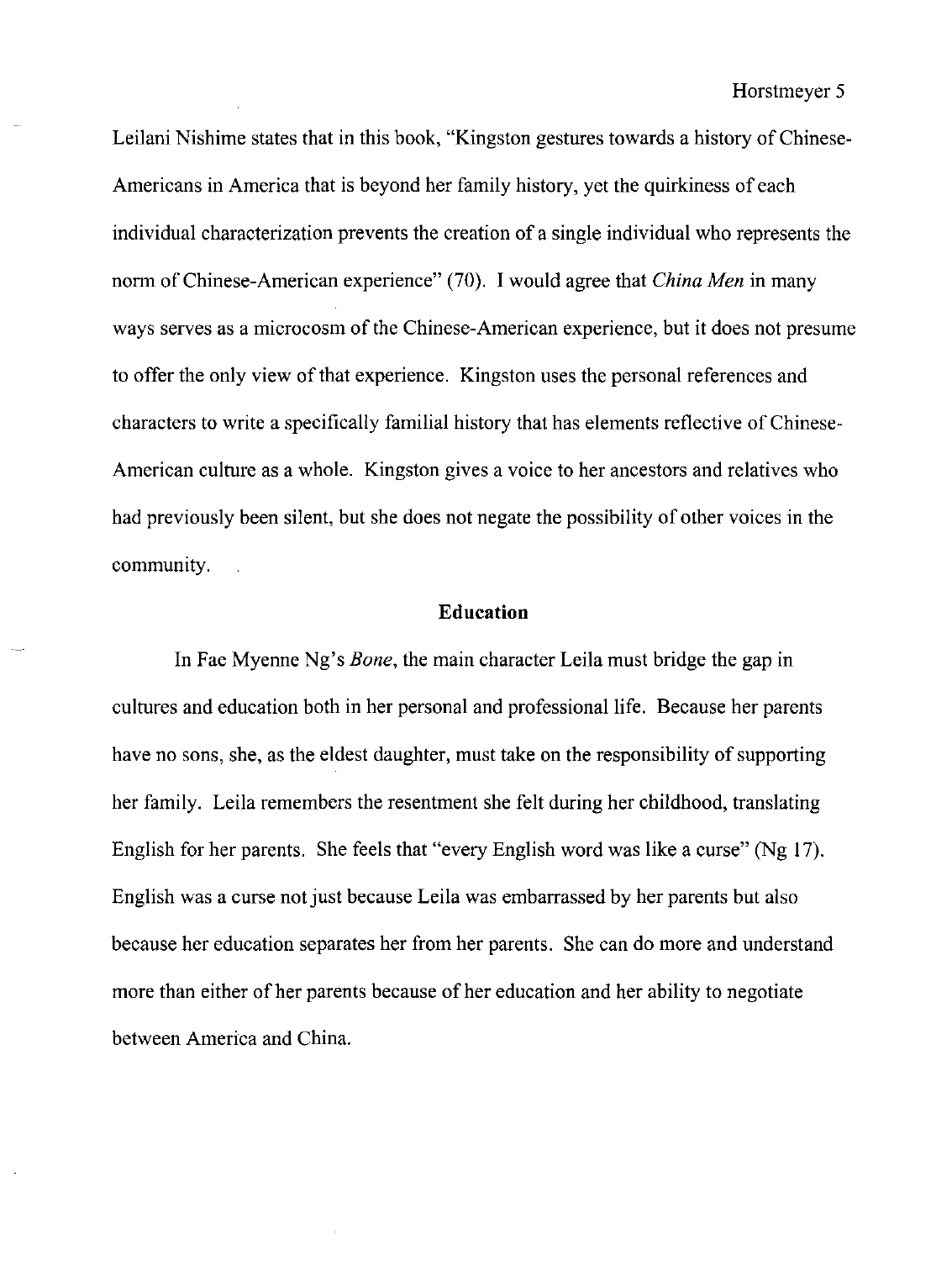As Leila's experience indicates, education in these texts is a means of separation as well as a means of negotiation between cultures. Education is more than that, though; it can be a locus upon which people connect and associate; it can be the division that separates old world from new; it can inspire rebellion; or it can be a death sentence in company where education is scorned. **In** these works, education is gendered; America is the place where education can either give or take away opportunities. Because education was available to men in China, America does not further their opportunities, but rather limits their options. America, though, helps heal the separations between the educated man and his community. Women, however, can take the opportunities available in America and use them to achieve a level of education they otherwise would not have had. Their learning, therefore, elevates them in American culture, separating them from the traditional Chinese culture. Despite this separation, the women learn how to use their education to heal the rift between their lives and traditional Chinese culture and combine both their Chinese and American sides.

In the above example, Leila's uneasiness with English as a language comes in when she is young and cannot bridge the gap between America and China. English is a burden, one that she alone carries in the family. The struggle to live in both cultures and to navigate between the cultures becomes easier as she ages. English does not remain a curse because she can accept the fact that her job is to close the space between the cultures. America has given her the education but has effected her discomfort with her role. But as she ages, education gives her the tools necessary to become comfortable as a translator, an option unavailable in China.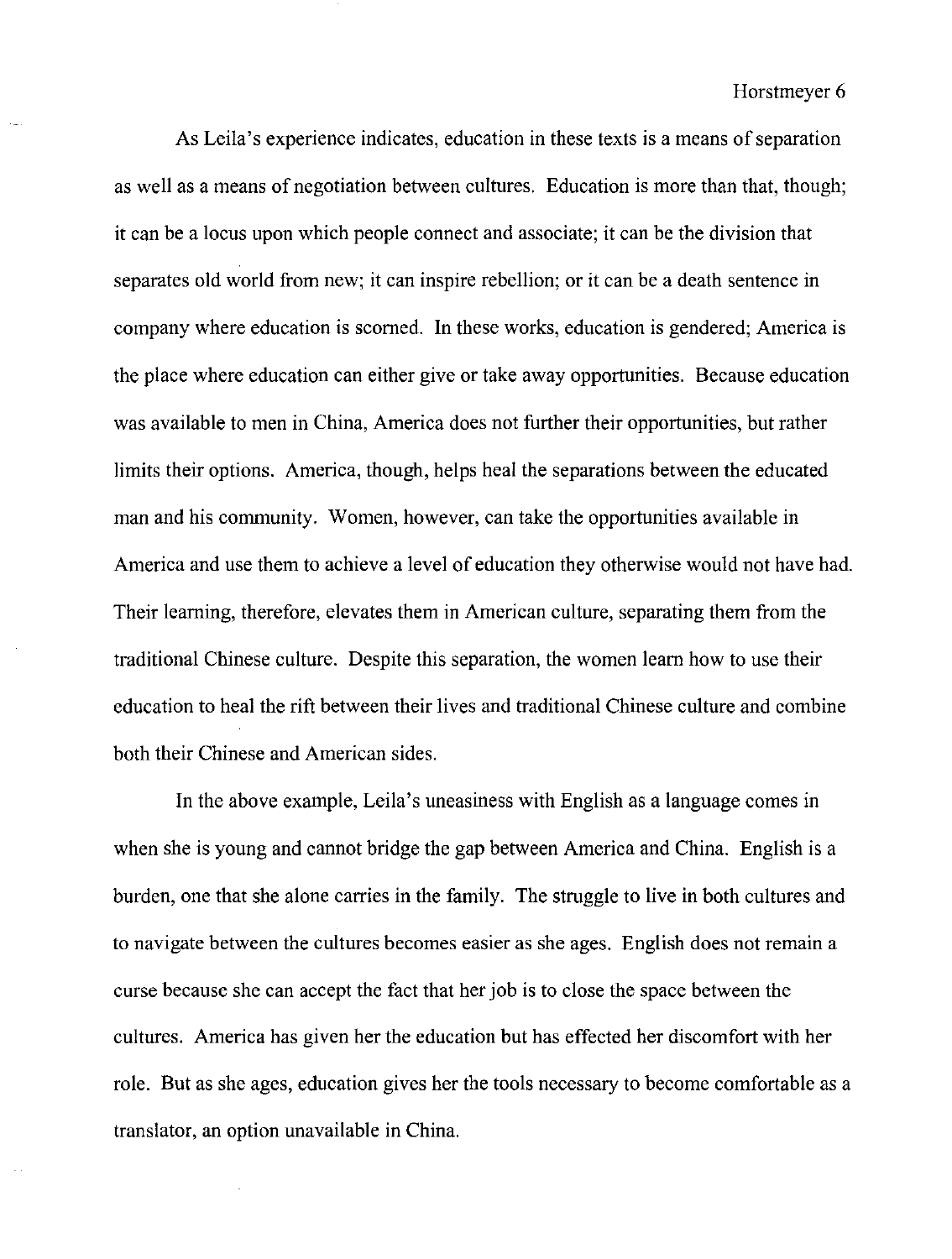In her adult personal life, she must assist her stepfather Leon in communicating with the American government to keep his employment. As a "paper son" of a "paper father," Leon illegally entered the United States, and to protect himself, Leon collects every scrap of paper he has received from the government since his immigration. Kim states that "the papers Leon has amassed over the years function to authenticate his presence in the U.S." (43). Leon, however, does not understand enough English to convincingly seek the help of the government for things like Social Security. Thus, Leila must act as his intermediary and help him to legitimize his position in the United States. Kim argues that "his use of broken English, which excludes and disempowers him" (49) is mediated by Leila's presence. She feels an obligation to her parents (specifically Leon) to assist them as translator; though this position gives her much power over them, it also entails a huge responsibility for their well being. Leila's role of caretaker of the family, therefore, is only compounded by her education and ability to negotiate between the two cultures.

Leila is also employed in the public school system in San Francisco and helps serve as a translator for the Chinese families in the district. She describes herself as "being the bridge between the classroom teacher and the parents" (Ng 16). Leila experiences difficulties that result from her cultural gap because most immigrant parents she encounters hold fast to the ways of China. Her efforts, therefore, take on a resemblance to missionary work, proselytizing the values of the American educational system to immigrant families. Her approach is non-threatening, and often, she is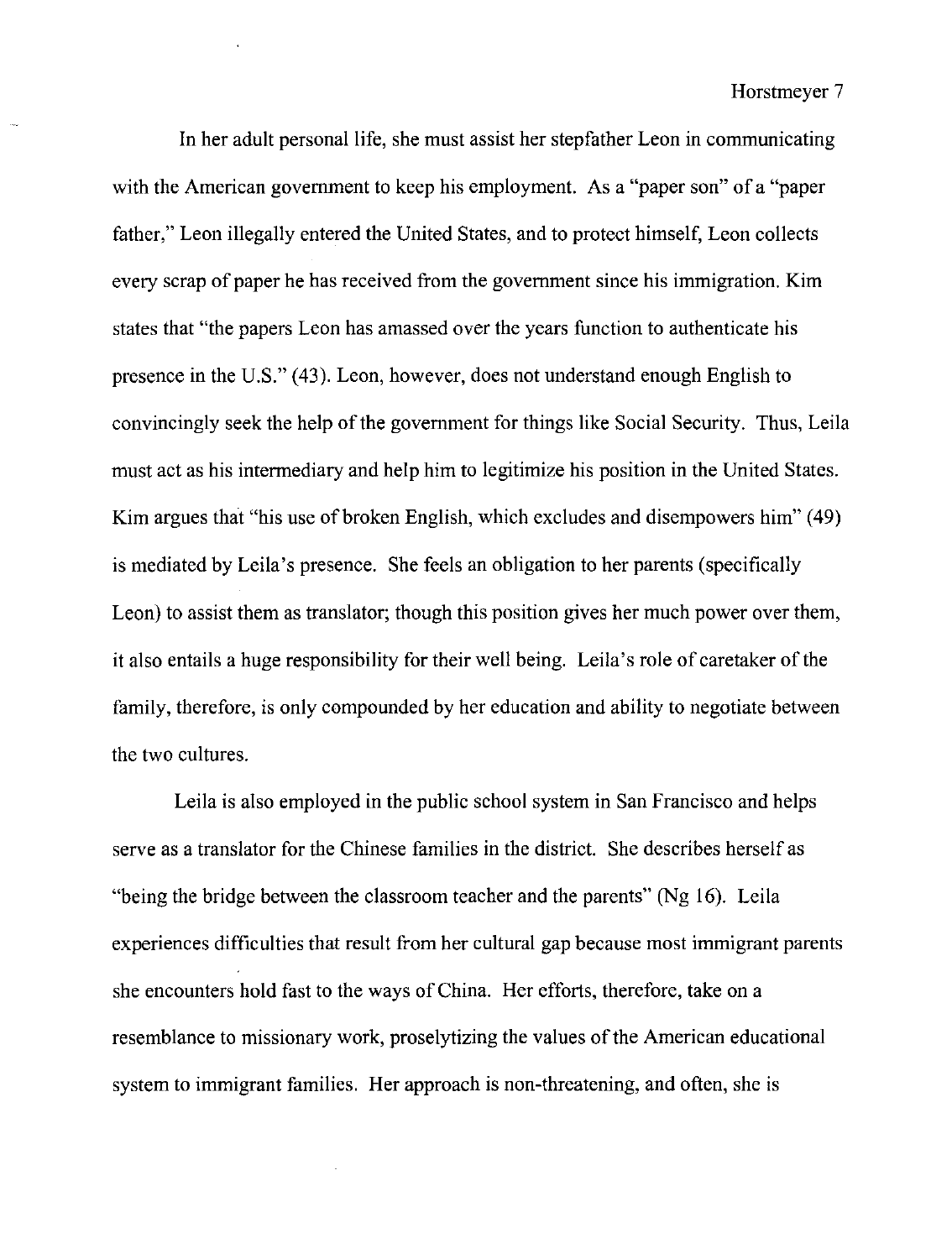unsuccessful. Because she is a woman, and therefore is not an authority to these families, she struggles to maintain what little power she does hold. Her education splits her from the Chinese culture but also gives her the tools to reconnect to that culture.

 $\sim 10^{-1}$ 

Similarly, in *Fifth Chinese Daughter,* Jade Snow Wong shows how education can both separate and divide a female from the Chinese culture. Because she is raised in America, she may attend school, an opportunity unknown in China. Her father comments on the shortsightedness of China's educational policies toward women, stating, "if nobody educates his daughters, how can we have intelligent mothers for our sons?" (Wong 15). Thus, Jade Snow Wong's education begins merely as a means to benefit future generations, and by extension, China as a whole, rather than as an attempt to improve her as an individual. As her life progresses, however, education becomes the way in which Wong embraces parts of the American culture, without completely abandoning her Chinese heritage.

From her earliest days, Wong was expected to attend both Chinese and American schools, devoting most of her extra time to study. She also displayed a proclivity for learning that her younger sister did not share. Therefore, the expectation that she would do well was automatic, and the fact that she did was never celebrated. When she announced that she had skipped two grades, her parents' only reply was "that is as it should be" (Wong 19). This instance highlights the fact that the education was not really meant for just Wong's benefit but was an expectation that would fulfill her duties as a woman. Her parents do not praise her intelligence or her accomplishment and barely even comment on her abilities. She receives no further encouragement, but had she not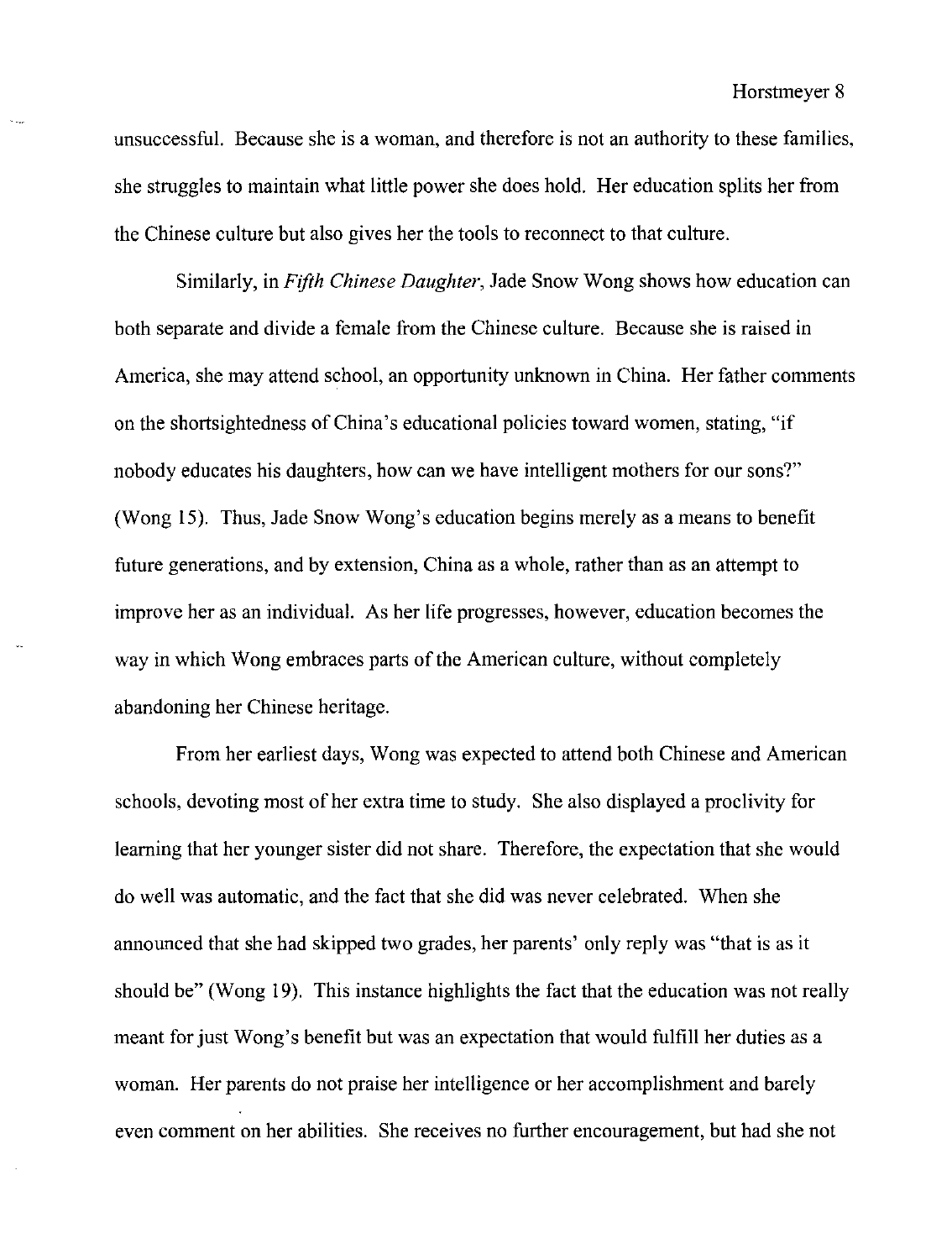done so well, she likely would have received punishment for not doing as a woman should. Despite the lack of praise, though, she continues to embrace her education and to work as she was expected.

When the time for college arrived, the education that had previously been expected ofhet was now denied to her by her father. When she asks for his help to pay for tuition, he simply tells her that "the sons must have priority over the daughters" (Wong 108), and he could not afford to finance both her education and her brothers'. This conflict allows Wong to question her parents' ideas, though not for the first time, and act upon her beliefs that her parents are wrong. Katheleen Loh Swee Yin and Kristoffer F. Paulson claim in their essay "The Divided Voice of Chinese-American Narration: Jade Wong's *Fifth Chinese Daughter"* that "Wong is intensely aware of the injustice of her apparent insignificance as a girl and strives to break through the bonds of Chinese tradition" (54). This awareness leads her to assert her independence, and she decides to pay for college on her own. The rebellion against her parents in this matter leads to rebellions in other things, and eventually, Wong begins to lead her own life, despite her parents' wishes and expectations. Education, therefore, becomes the catalyst in which Wong can assert her own independence without severing the ties to Chinese tradition.

Just as education helps Wong to state her independence from her family, it also offers her an opportunity to connect with her community. After her schooling, during her employment, Wong writes an essay regarding absenteeism that wins a statewide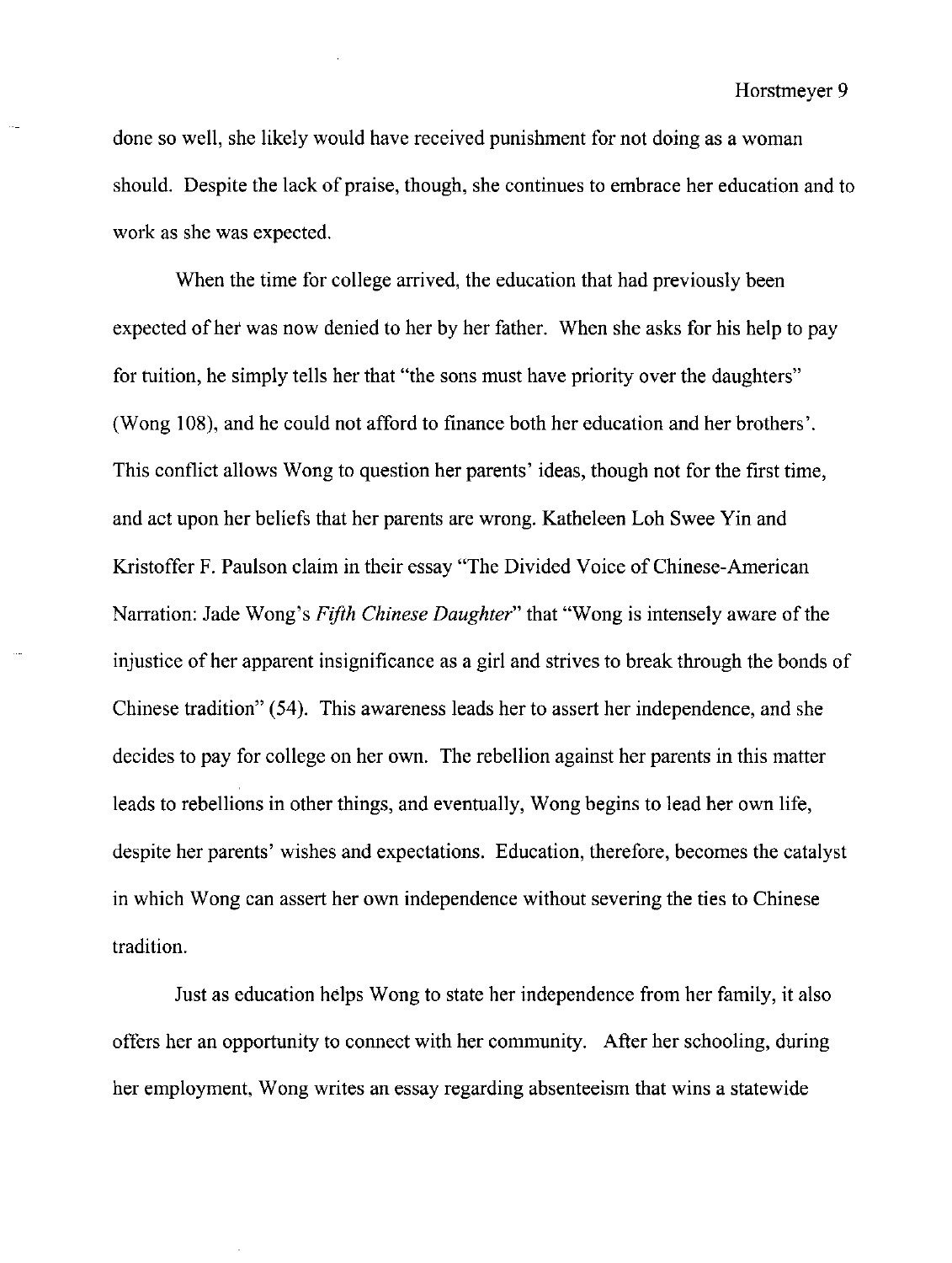contest. Because of her victory, her entire community and her family are proud of her, seeing her true value as an educated person, and not just as a receptacle for knowledge from which later generations can glean. Her community respects and admires her, and they allow her to begin her own business, a fairly uncommon thing for the time. Yin and Paulson state that "her actions require that her family and her community recognize her independence and that Chinese-American women can be persons in their own right" (55). Her success suggests the possibility for other women's success, as well as a new definition for the role of Chinese-American women. By using the skills learned in America, Wong can live a life different from expectation, but she also uses her difference to achieve an exceptional place and a lot of respect in her neighborhood. Thus, her education wins her place in her environment that a woman could not conventionally hold.

In *China Men,* Maxine Hong Kingston demonstrates the duality of education, displaying both its faults and its benefits. Respect and derision coincide because of this one institution. The experience of education in this piece is decidedly male, and obligatory to those who show a capacity for it. Learning, however, is also a wedge that drives her father from his home and her mother. Knowledge does not gain him swift entrance into America, nor does it keep her father from being cheated by his friends. Education is, therefore, a double-edged sword, which can either serve or hinder the men who use it.

In America, education for men is a hindrance rather than opportunity. Because men were the only ones educated in China, America does not offer them their first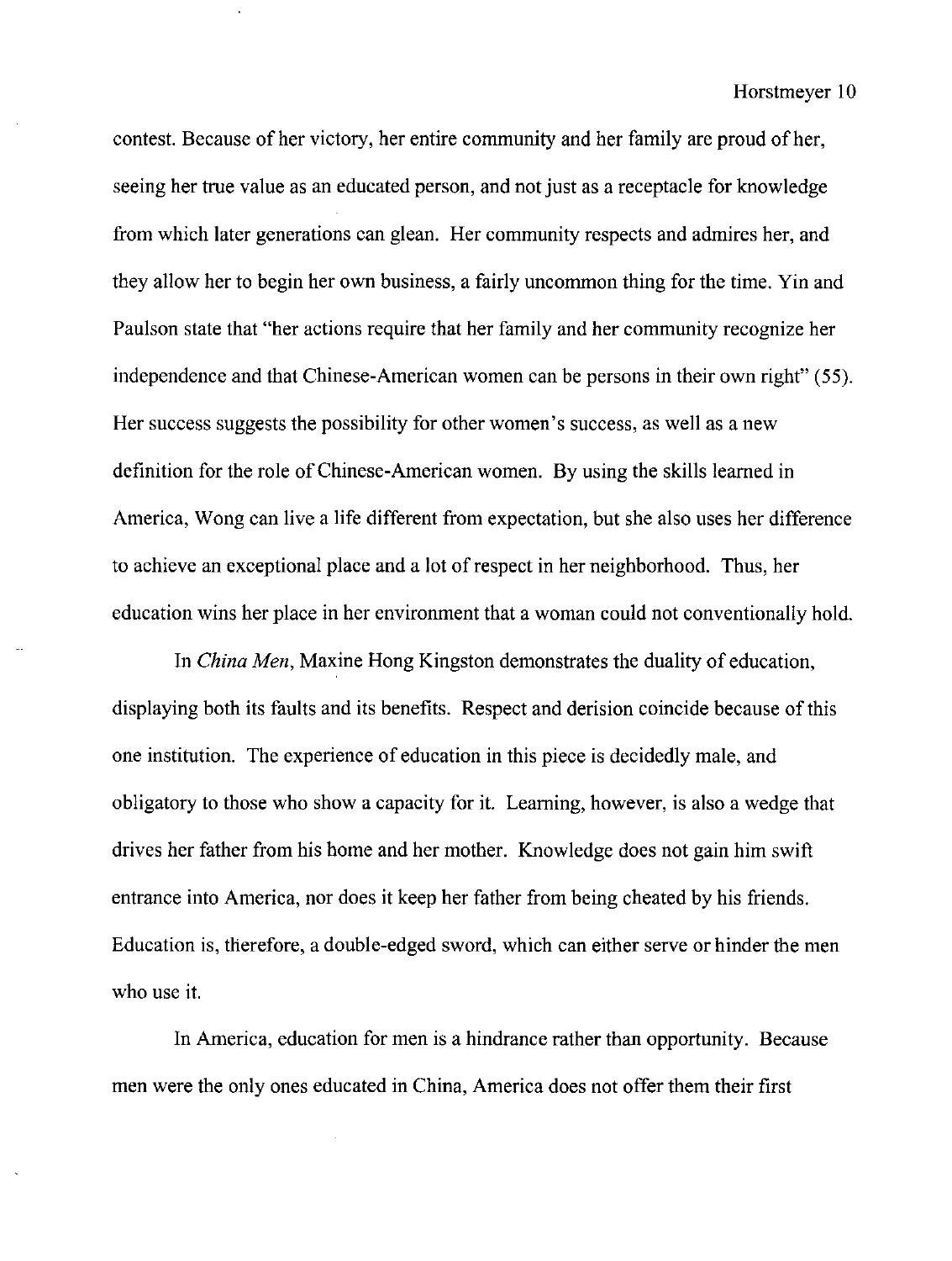for education, especially if they were born to education. For men in China, in fact, education is almost a matter of destiny. When Kingston relates the story of her father's birth, recording her grandmother's remarks, "Look at the length of his hand and fingers [ . ...] This kind of hand was made for holding pens" (Kingston 16), she implies that her father was born to a life of study. Male, and deemed scholarly, her father has no choice but to devote his life to the pursuit of knowledge. He proves adept and passes his exam, though not with the highest marks. He avoids shame but does not attain glory. He is, therefore, caught in a limbo of nothingness, which estranges him from those around him.

Leslie Rabine argues that "the father as an intellectual is allowed to play the role of the feminine without being outcast, humiliated or deprived of male status" (103). I would disagree and contend that Maxine's father does suffer alienation, which is most noticeable during his work with his pupils. They rebel and "spoil a teacher's authority" (Kingston 36), leaving him virtually helpless. Though scholars are praised in China, his authority is mocked. His knowledge is not a sure sign of his success. The implications of his failure suggest that his isolation does not derive solely from his special status as teacher in the community, but rather from the resentment of those who do not appreciate him. He is not a nationally known scholar, yet, he is of a higher status than the simple peasants in his village. His separation from his community, therefore, becomes complete, and he cannot join them again.

He builds upon his ideological separation and enacts actual, physical separation. His immigration to America is ridiculed by his family, who wonder what use books will be on the railroad. Julia Lisella maintains that "to move him out of the laboring class,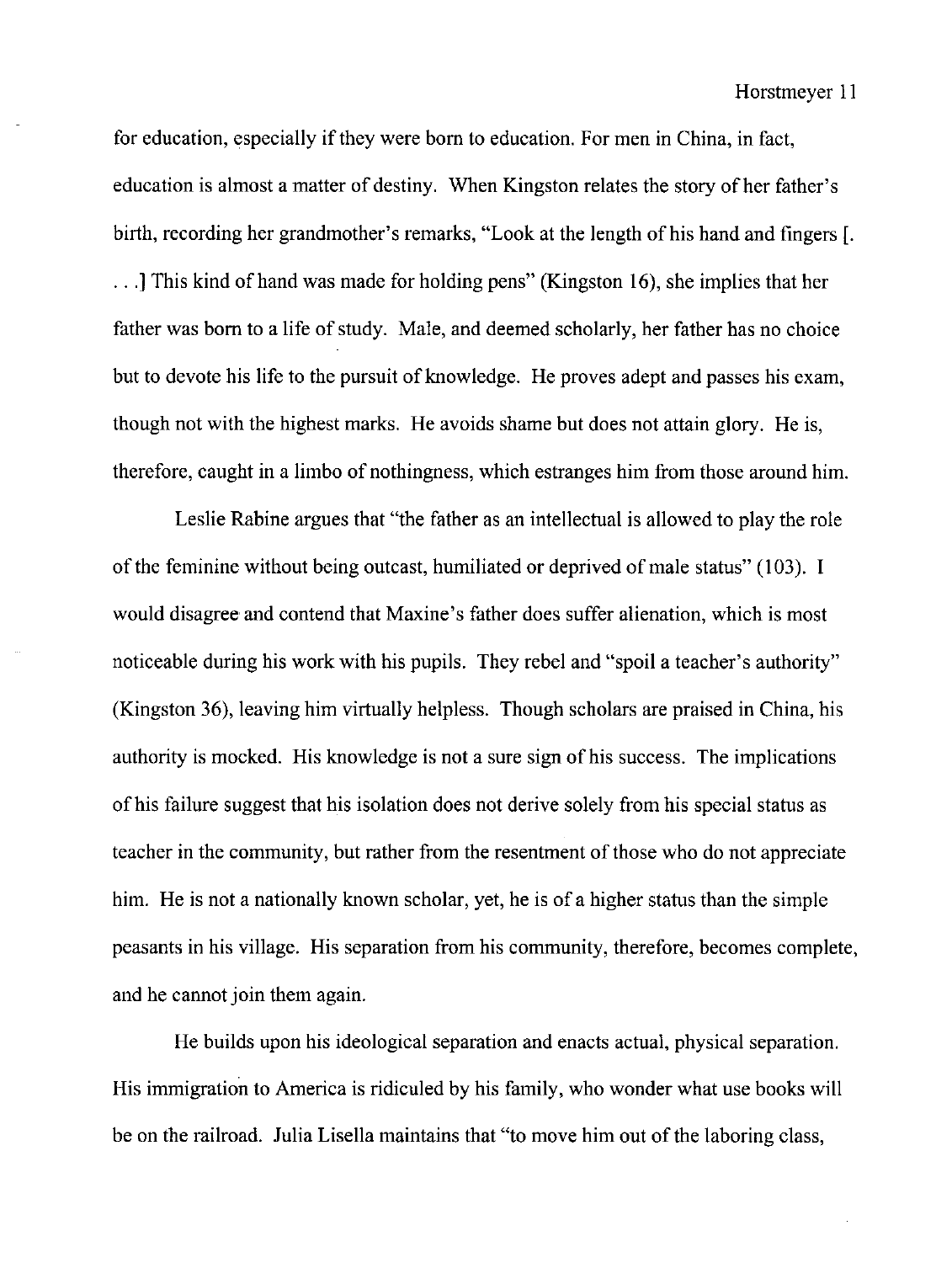does not guarantee him any special privileges in America" (67). Her argument, as well as the family's fears, prove to be validated because Americans believe he is not educated, "needing a translator" (Kingston 58). His education is of no use to him, and he becomes just like every other Chinese man in the country. It takes immigration to reconnect Kingston's father with his fellow Chinese and to allow him to live among them peaceably. "America will be the great class equalizer" (Lisella 61) and becomes the place that allows a reunion with the Chinese culture; it is the removal of the educationally elite status that allows this reconciliation to occur. America, therefore, robs him of his education and establishes his similarity to his fellow immigrants.

These texts show how education in America relates to the gender of the person seeking the education. Because Chinese females in these texts have the chance, for the first time, to seek an education, they can use America to find their place in their community and in American culture. For men, though, education in America is a barrier to joining their community. However, because America does not recognize or validate Chinese education, men essentially lose their elite, intellectual status and become the same as everyone else in their community. These texts, therefore, demonstrate the dualistic nature of education and help display both its positives and negatives. These texts reveal the possible roles of education in the Chinese-American culture and how these characters can successfully combine their Chinese and American sides.

#### **Paternal Relations**

"'Daddy'! The affectionate tone of this word pleases me. Hereafter, you children shall address me as 'Daddy'" (Wong 12). An entire relationship is summed up in two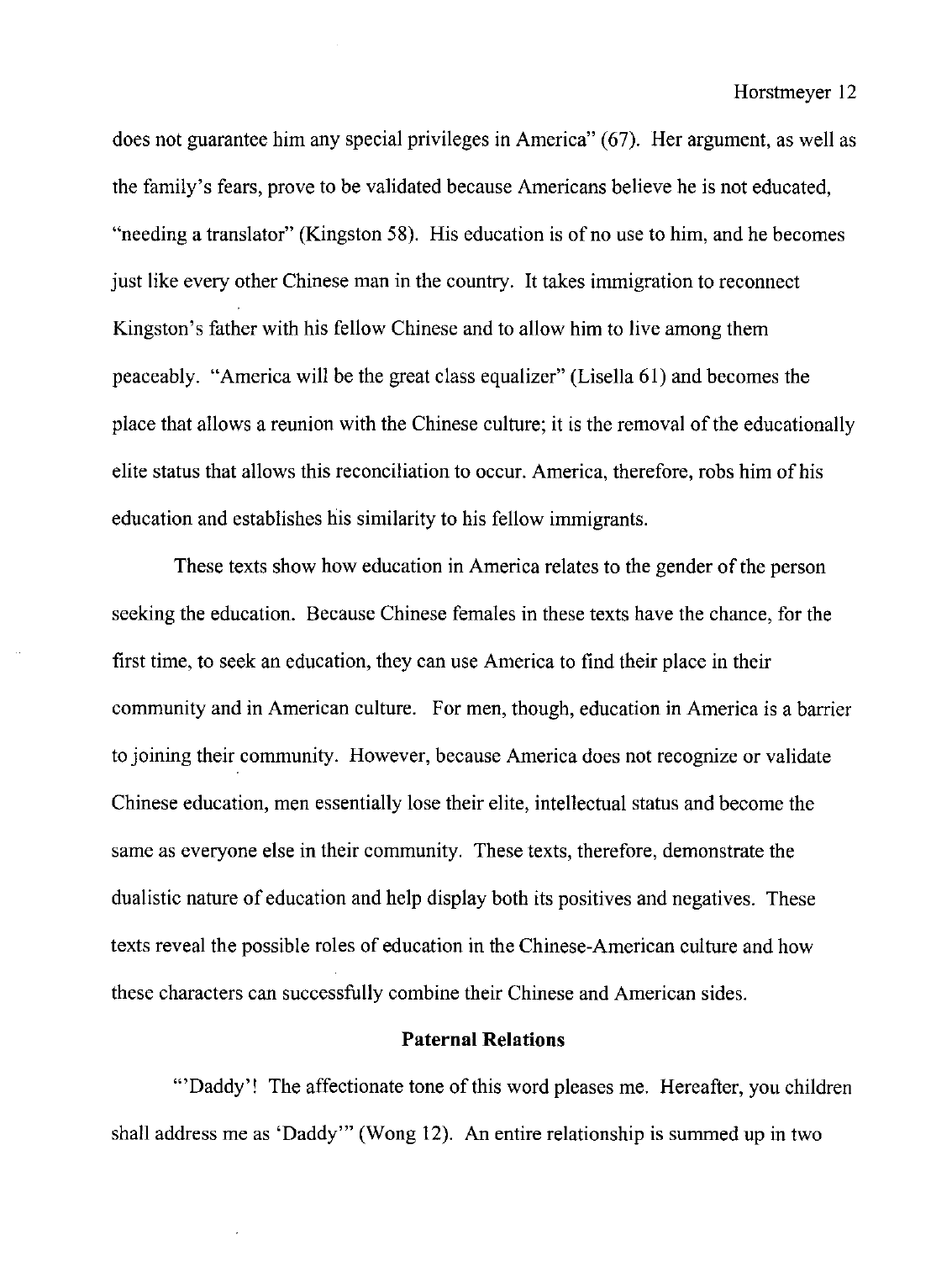sentences in one of the early chapters in Jade Snow Wong's autobiography. These sentences illustrate the mingling of affection and command at the same moment. The children call their father Daddy because he asks them to, but they actually feel the real affection that this word symbolizes. The fact that the affection was demanded sets up an interesting and revealing paternal relationship.

The relationship between father and daughter is one of the most important relationships in these texts. Though not all of these relationships are as domineering and rigidly maintained as the previous example, each holds an important place in the characters lives. The relationship with the father helps the daughter both to establish her place in the world and to better understand her father's place in the world. Each daughter's relationship with her father helps her to navigate and find her place in America. Each character uses her relationship with her father to grow, and this relationship reflects in other parts of her lives, influencing how she responds in other aspects of her life. In essence, the father-daughter relationship helps the characters to create a place in the world for themselves as well as to assist their fathers in finding their own places in the world.

Wong tries to find her own place in the world, despite her parents' restrictions. Though certain of her parents' love, Wong remarks on how little affection was actually displayed in her family. When her fourth-grade teacher comforts her by giving her a hug, Wong first realizes the absence of this tenderness. She does not feel unloved in her family because her parents take such care to instruct her and discipline her, yet open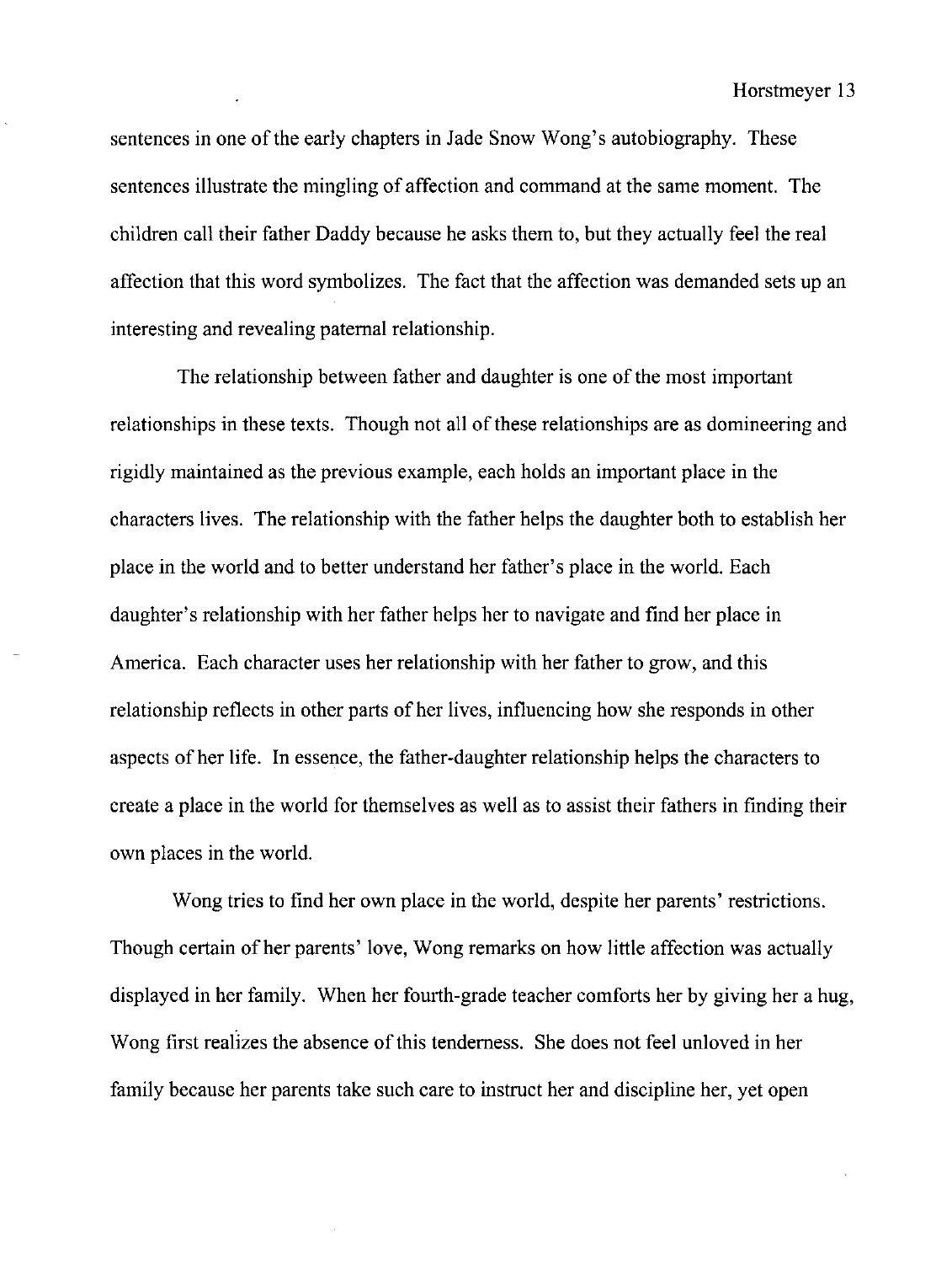tenderness is not a common occurrence in her family. Affection is something guarded by rules and codes of behavior, and usually her father dictates those rules. Even the most simple display of love and familiarity must be approved by her father, and though he loves his children, he does not often show it.

 $=$  .

Instead of affection, her father most often displays his caring through discipline and instruction. He wishes to educate his daughters and allow them to take advantage of the American system. To insure their success, he personally supervises each daughter's Chinese education, including extensive cooking and Chinese lessons. Though his attention shows his care, he also demands unquestioning obedience from Wong. This expectation leads to one of the main conflicts in her life: her wish to receive further education and her father's disapproval of this pursuit. Because the family was no longer in China and because his daughters received an extraordinary education, unquestioning obedience was no longer an appropriate demand upon his children.

Wong asserts that this authority is unacceptable, and she, as Yin and Paulson maintain, "questions and rejects the Chinese conventions which no longer apply in the context of the duality of experience she faces" (56). She defies her parents by stating that she is "an individual besides being [their] fifth daughter" (Wong 128). After this dispute, though, a new relationship is carefully forged between father and daughter. This relationship is built upon respect and understanding, rather than upon superiority and obedience. Because of this new relationship, Jade Snow can gain a new respect and perspective concerning her parents, while they can also learn a new way to see their daughter.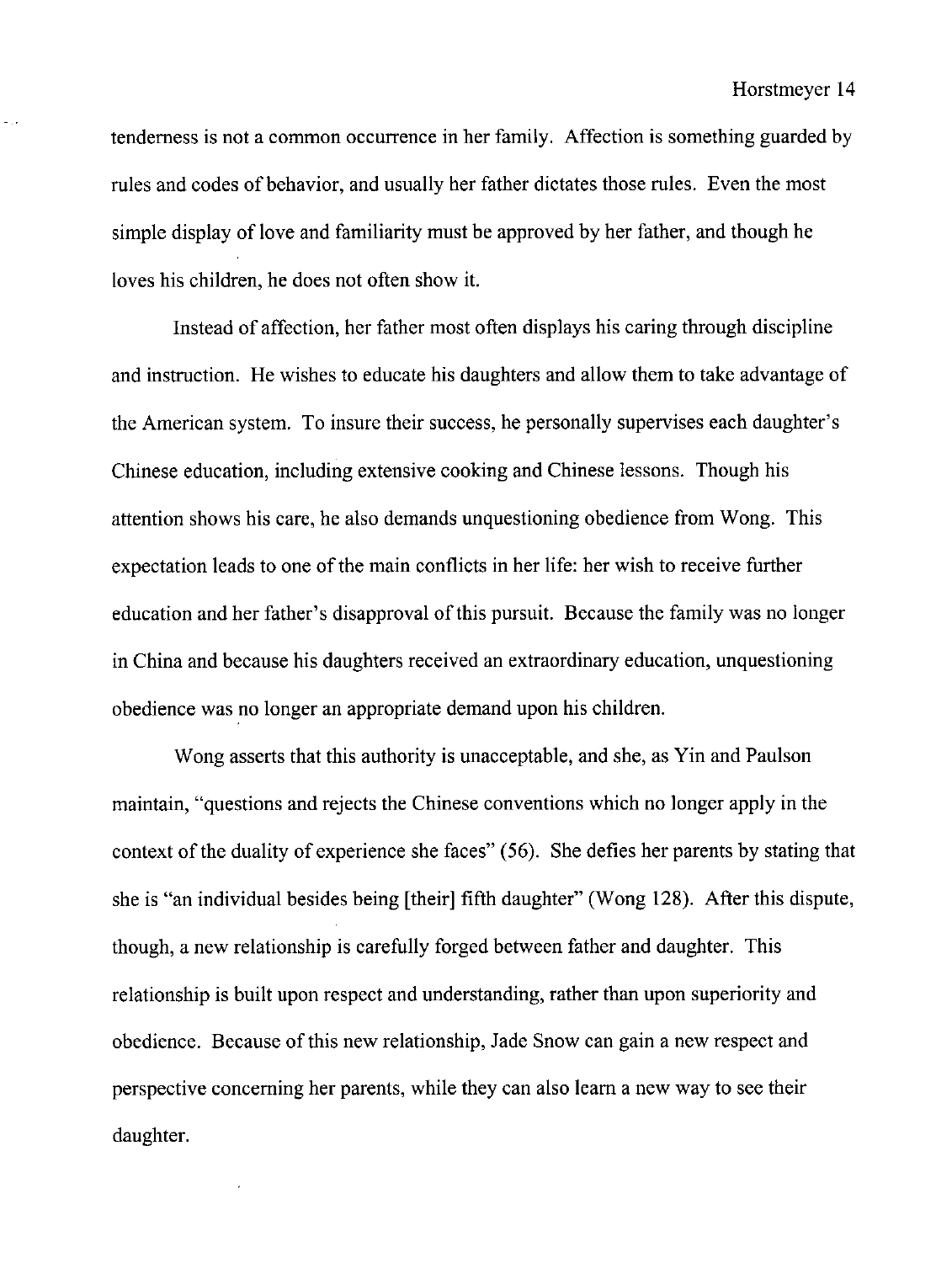After her new relationship with her father, Wong can seek a life different from most other Chinese-American women of the time. Her father sees her independence, but now is willing to assist her in her newfound goals. When she wishes to open her own pottery business, he assists her in making arrangements. As she proves to be successful in her work, her father becomes proud of her. In his final speech, he tells her, "You do not realize the shameful and degraded position into which the Chinese culture has pushed its women. Here in America, the Christian concept allows women their freedom and individuality. I wish my daughters to have this Christian opportunity" (Wong 246). In this statement, her father reveals his love and his care for his daughter and sees that the realization of his dream can allow him to love his daughter without condition, and to finally and openly express his affection for her.

Wong's autobiography shows the dynamics of the father-daughter relationship in America. The expected obedience of a daughter in China cannot continue in America. Ironically, it is her father's insistence concerning her education that leads to her abandonment of the expected obedience. His desires for his children and his expectations for their behavior are in direct contrast with one another. Therefore, in seeking their education and advancement, he also receives an education from his daughter about how she should be treated. Wong sees her father, consequently, move from an absolute leader to a role model she can love and with whom she is an equal.

Leila, the main character in *Bone,* is also attempting to find her own place in the world. **In** searching for her role, she also suffers from conflicts with her stepfather, Leon, though her conflicts do not arise from a demand for obedience. Leon differs from the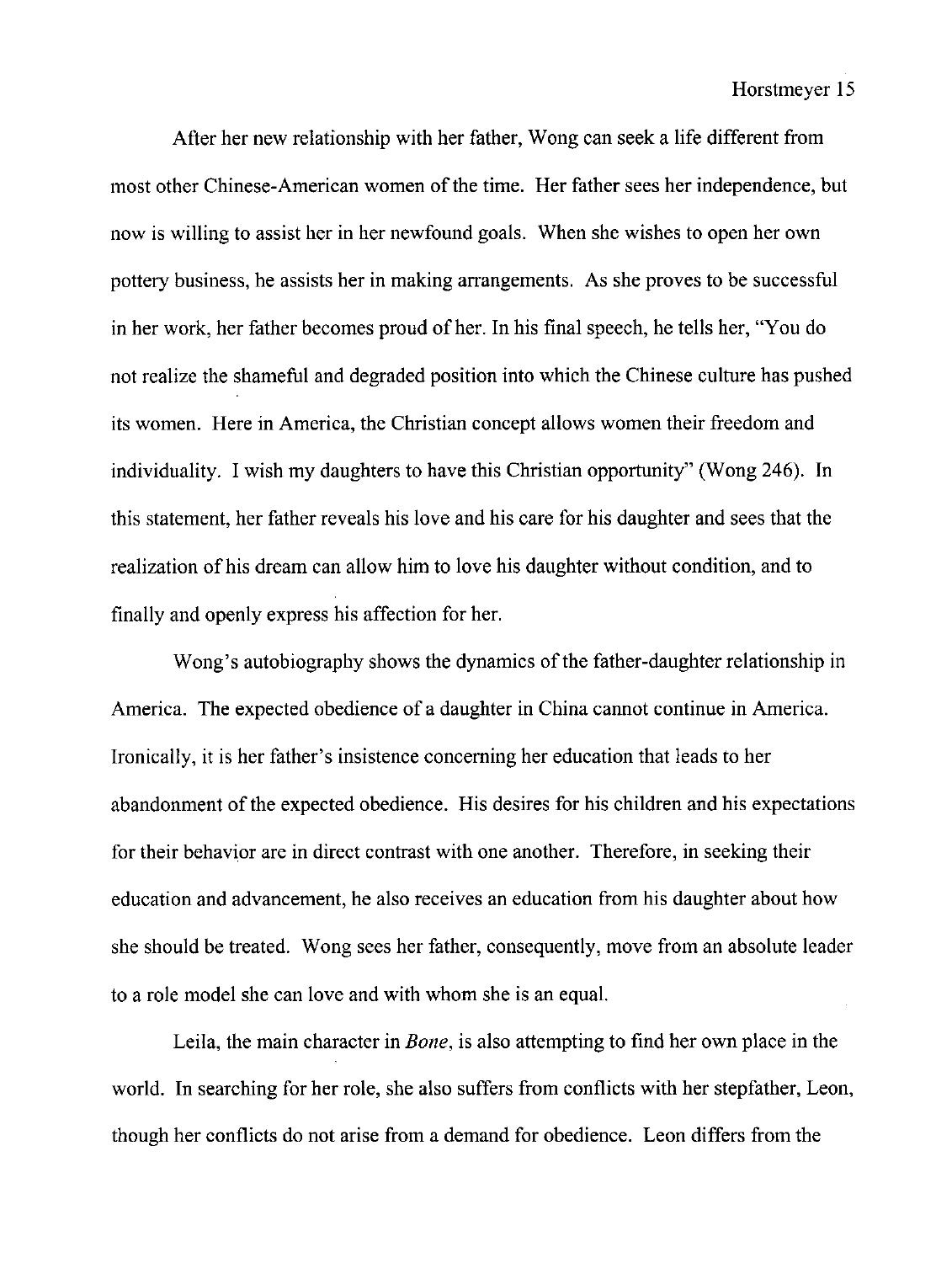stereotypical Chinese-American man in several ways, but most importantly in his attitudes regarding his daughters. Although Leila is technically only his stepdaughter, Leon treats her as his own and is proud to claim her. Though he never had any sons, which causes people to pity him, Leon shrugs away their comments saying, "Five sons" don't make one good daughter" (Ng 3). Nearly everyone of their acquaintance would view his opinions as rare and against the norm. Clearly, he considers his daughters to be good daughters, proudly telling everyone their accomplishments and becoming nearly overcome with grief over Ona's suicide.

Though Leila never collides with Leon over ideas of independence and education, she does not always get along well with him. Their relationship is troubled by the complicated factors that comprise it. Leila, as the oldest daughter, has always been responsible for taking care of the other kids, but also for mediating the troubles between her mother and Leon. They married more for convenience than love, and they are constantly "feuding about the past" (Ng 4). Occasionally Leon moves out, and Leila must continuously act as the intercessor, passing notes and gifts between the two, who are too stubborn to communicate themselves. Her role as mediator complicates the traditional power structure and places her in the role of parent.

Their relationship is compounded by the fact that she must also mediate for him with the government. Leon can speak little English, and Leila has always had to translate for him in official settings. When she was young, she spoke on both her parents behalf, resenting every time she had to say anything. "Every English word counted, and I was responsible" (Ng 17) for both the success of the translation, but also for acting in very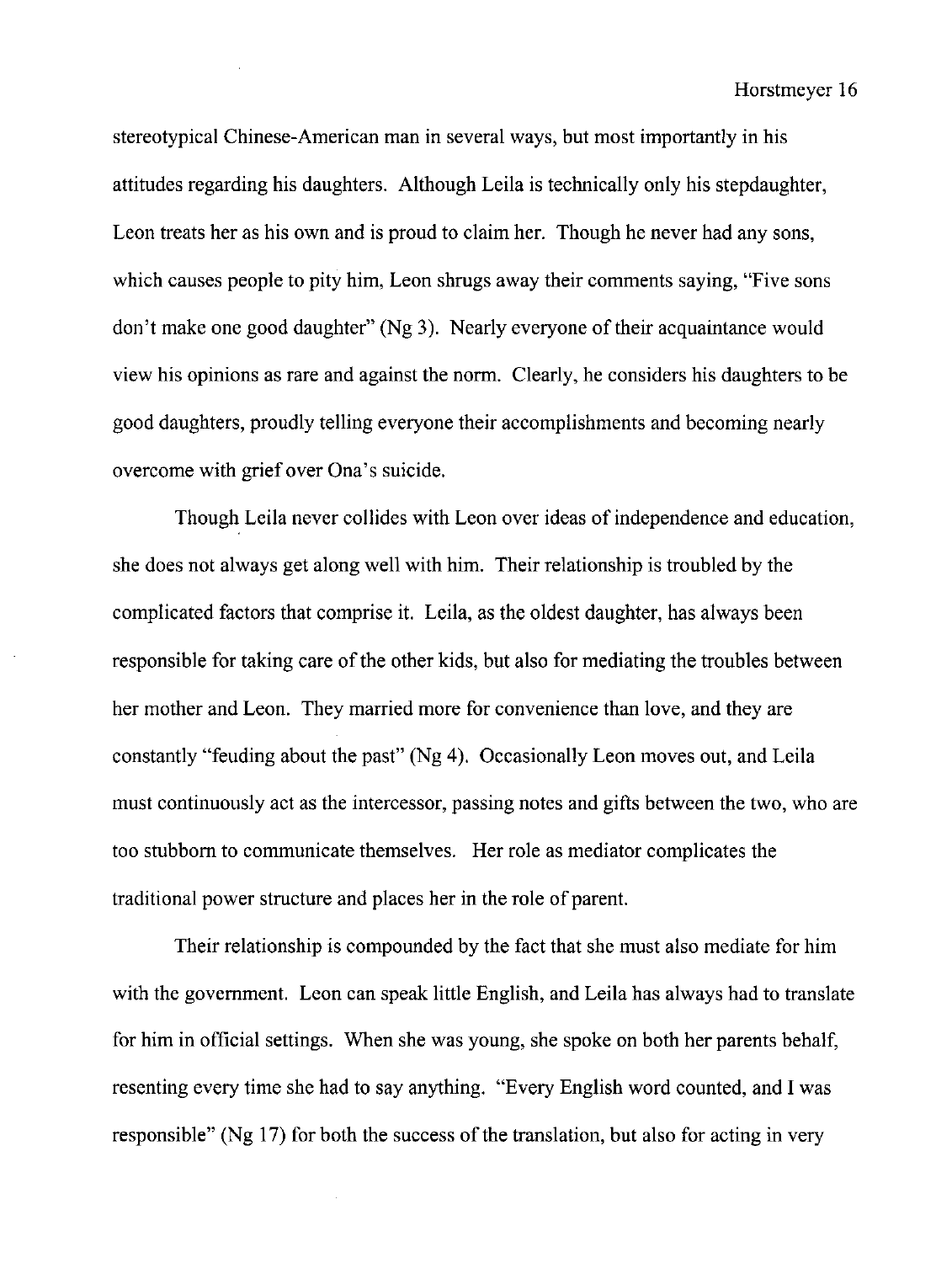adult situations. Even as an adult, she has to continue in this role as intercessor with America. Kim states, "Leila and her stepfather Leon in particular must work within legal, political and familial discourses to establish their identities, their ancestry, and their cultural place in America" (42). I would contend, however, that Leila does the majority of the work to claim Leon's identity. Her ability to navigate between the two worlds gives her a power over her father. He must rely on her to understand the system, and as she tries to explain the system to him, this gives her superiority over him. She, in a way, becomes his caregiver, and she resents having to take care of someone who is supposed to take care of her.

Leila's continual frustration and her conflicts with her parents cause part of her discomfort. Not until she can learn to leave her parents to themselves, and not take on the role that they are so willing to give her, can she begin to let go of her resentment. She needs to find her own role, rather than merely accepting theirs. As she begins to take steps independent of their wishes, such as marrying her boyfriend without Leon's consent and moving out of her parents' apartment, she helps her father learn to live his own life without her continual help. She is now acting in a manner that will ensure her happiness rather than just assisting theirs.

Her relationship with Leon, though not the most important relationship in the story, does dictate many of Leila's actions. Being the oldest daughter naturally leads to the extension of her role of taking care of her mother and Leon. Though Leon is not her biological father, "it's time that makes a family, not just blood" (Ng 3), and Leon becomes her real father through the years. They clearly love each other, and this love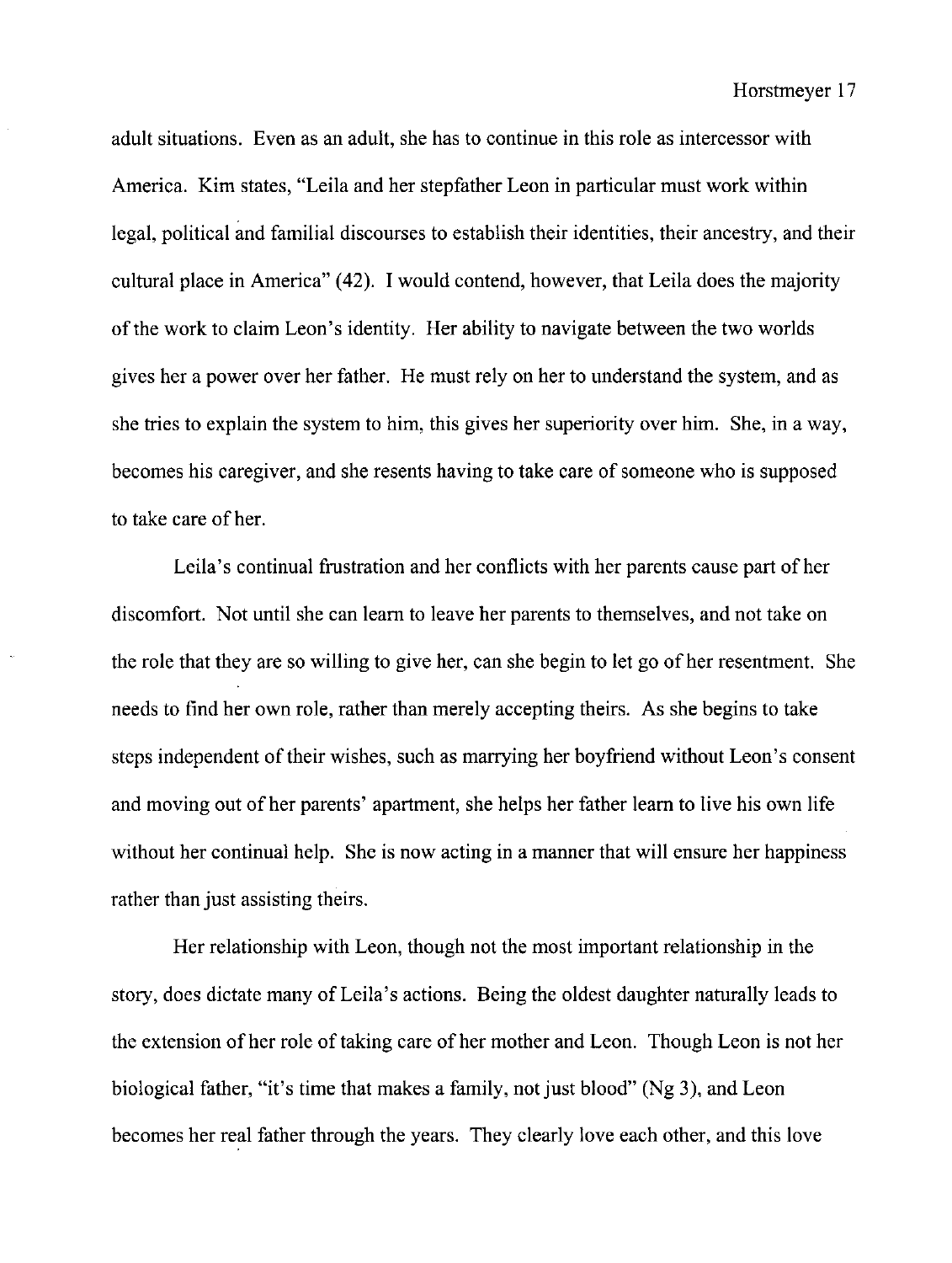helps them to overcome the other obstacles in their relationship. When Leon meets Leila's father, he brings her information about him, without being jealous, because he knew that she wanted the information. This selfless position shows the true affection that exists between the two. Their affection allows them to understand one another, but to keep their independent positions in the world.

Maxine Hong's Kingston's relationship with her father plays a different role in her work *China Men.* Though no direct interaction occurs between the two in the book, the entire work serves as an interaction between Kingston and her male relatives. Through writing their stories, Kingston takes on a power similar to Leila's in *Bone.* She gives a voice to her father, grandfather, uncle and other male relatives that might otherwise not have had one. Lisella claims, "not only does she promise to expose the oppression that motivates her father's silent rage, but she promises to make room for that voice" (57). Instead of permitting her to act as a simple interpreter, this role gives her leave to create what they might say, literally speaking for them. She brings his story to the reader, offering a narrative of Chinese men in the United States. She presents supposition as fact, which enables her to create a whole history of which otherwise she, and we, would be ignorant.

In one chapter, Kingston describes her father as a man who "had the power of going places where nobody else went, and making places belong to him" (Kingston 238). As a child, she tries to get into these places with or without his permission, in order to understand him better. As an adult, she is still trying to get into his places, places that he will never tell her about. Only through her imagination can she discover her father and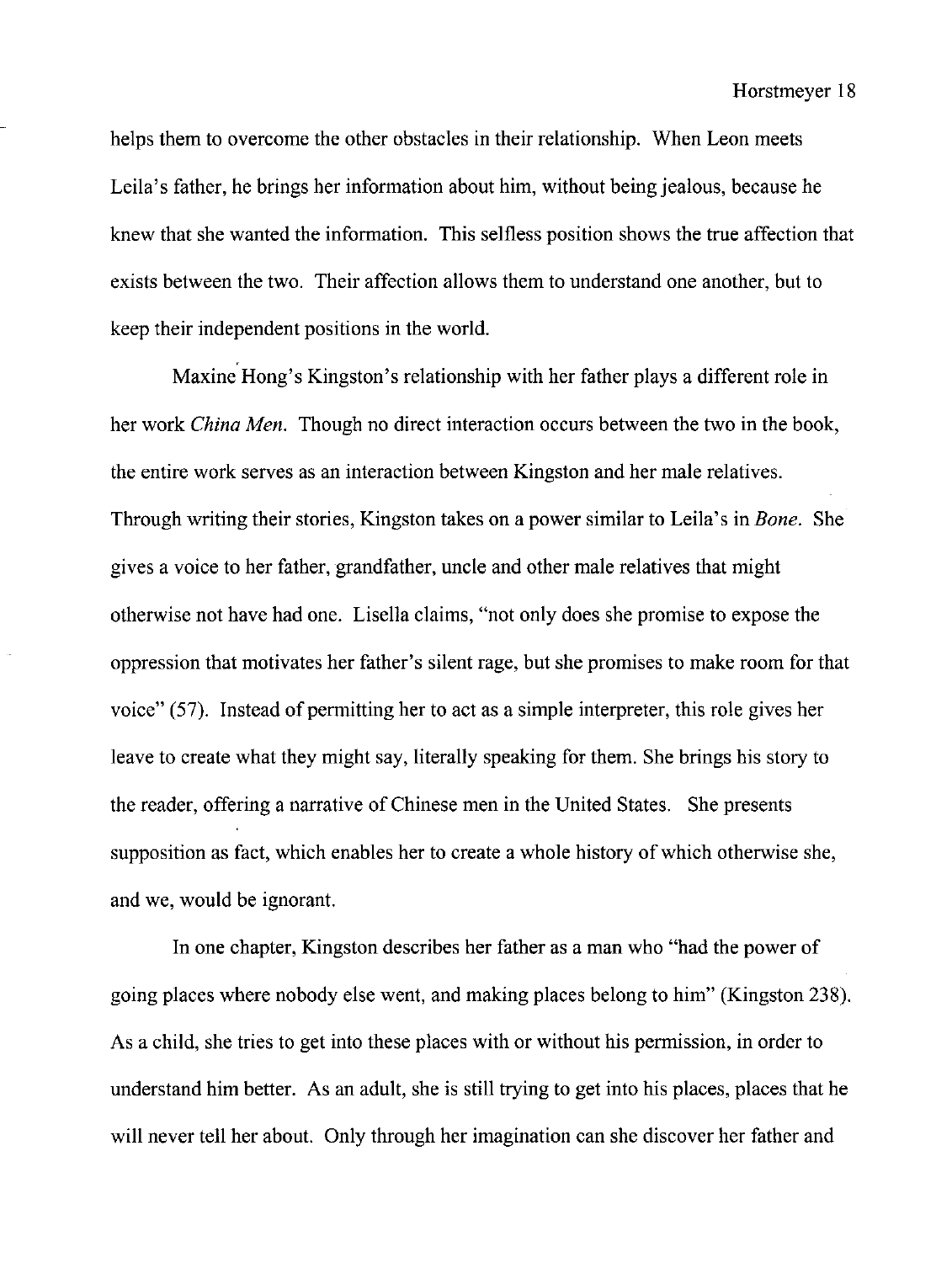her ancestors. This exploration of her patriarchy allows her to imagine life for her father and others, and to experience what they experienced. Therefore, a piece of history she might never have known can come alive for her and others. Though it may not be exact truth, it helps her to understand their relationship better. She can work out both figurative and literal ghosts and offer a way to "grant her male characters the speech denied to them both by outside racial oppression and by their own obedience to their culture's definition of what is manly" (Lisella 57).

# **Ancestry and Ghosts**

Kingston's work embraces the idea of the using ghosts as characters. In one section, "The Making of More Americans," immigrants literally talk to their dead relatives. A son who could not continue to send his mother money encounters the ghost of his mother as she berates him for his negligence. He replies, "Go home! Go back to China. Go home to China where you belong" (Kingston 176). These lines imply that ghosts are out of place in America. The ghost of his mother will not leave her son alone until he returns to China and heaps food on her grave.

In these texts, ancestry and ghosts have influence on the lives of the characters and narrators. Ghosts and the dead frame and determine the actions of the living throughout these texts. The dead leave a haunting specter behind that the living cannot ignore. In each book, the dead are almost as tangible as the living and sometimes become characters of their own. The dead represent Chinese culture, and when the culture is transplanted to America, the dead must take on a new role in the new Chinese-American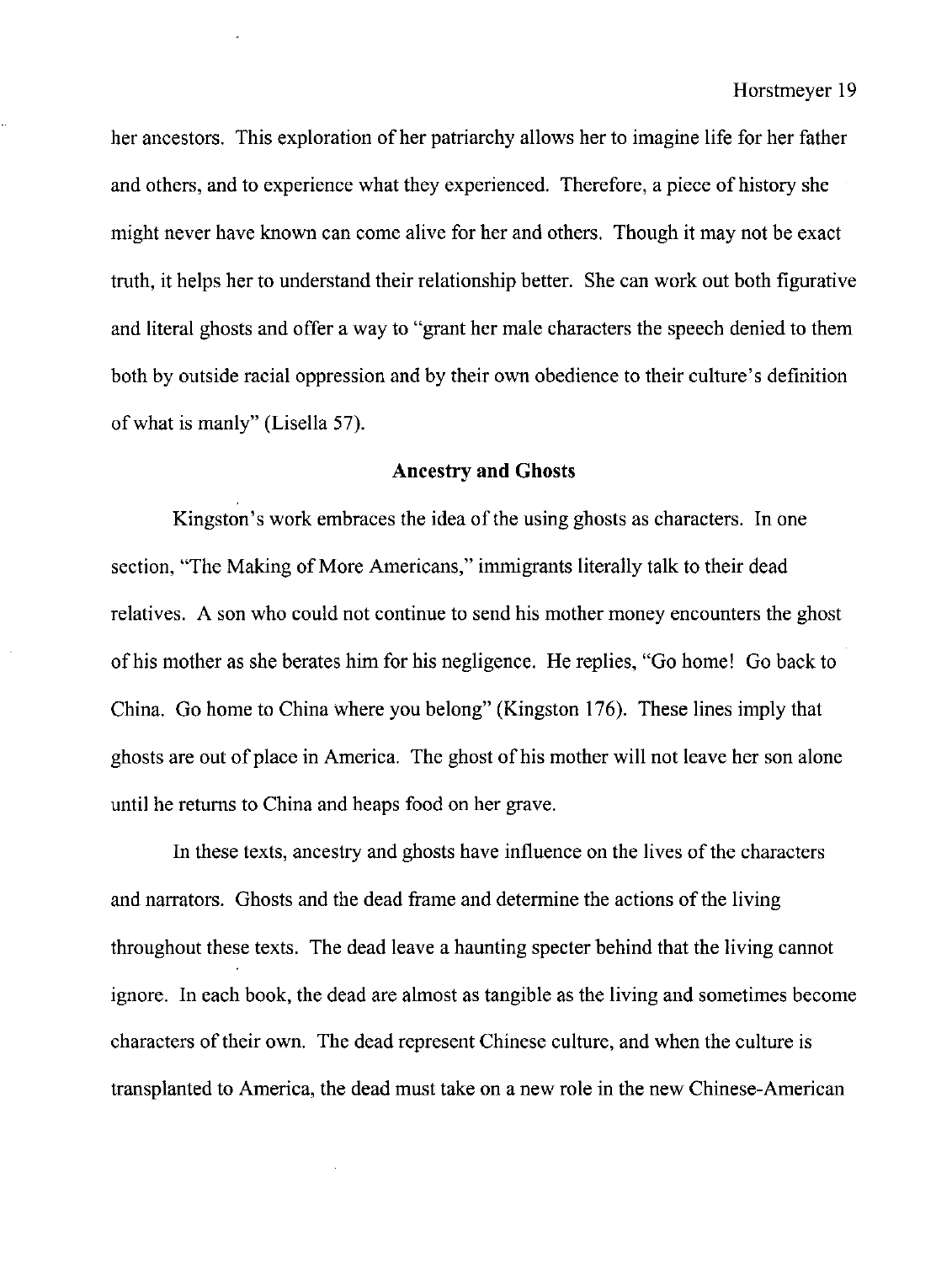culture. Each text, though cognizant and knowledgeable about Chinese traditions concerning death, highlights how coming to America separates death and ghosts from their culture.

The above scene suggests the possible melding of two different cultures. Goellnicht argues that "the failure to be given a proper burial in the ancestral Chinese village can act as both a curse by the living against the dead and a threat by the dead against the living: 'If you don't bury me properly—in my ancestral home—then I will haunt and curse your existence in America'" (307). The ghost mother, therefore, can enter American space, but she is not content there. The son can return to America and live a normal American life, but only after appeasing his mother. The ghost serves as a reminder of China and necessitates the return home. However, the return is permanent only for the ghost. The ghost is buried in China, suggesting an end to the ties in China. The ancestry that originated in China dies there, quite literally. **In** fact, many of the older people who lived in America longed to have their bodies sent back to China in order to be buried there. The younger generation, though, does not maintain this tradition, and the bodies of the ancestors are disappointed in this effort. Thus, in this work America forces a split from tradition and a new acceptance of the American way of life. The son must appease his mother, but he can return to an Americanized life once she is gone.

In fact, because Kingston can put words in the mouths of her ancestors, she overturns the idea of ancestor worship. Though she listens to what they have to say, she creates their words, violating the subordinate role in the relationship. When she takes the power of speaking for them and from them, she gives herself a power to represent her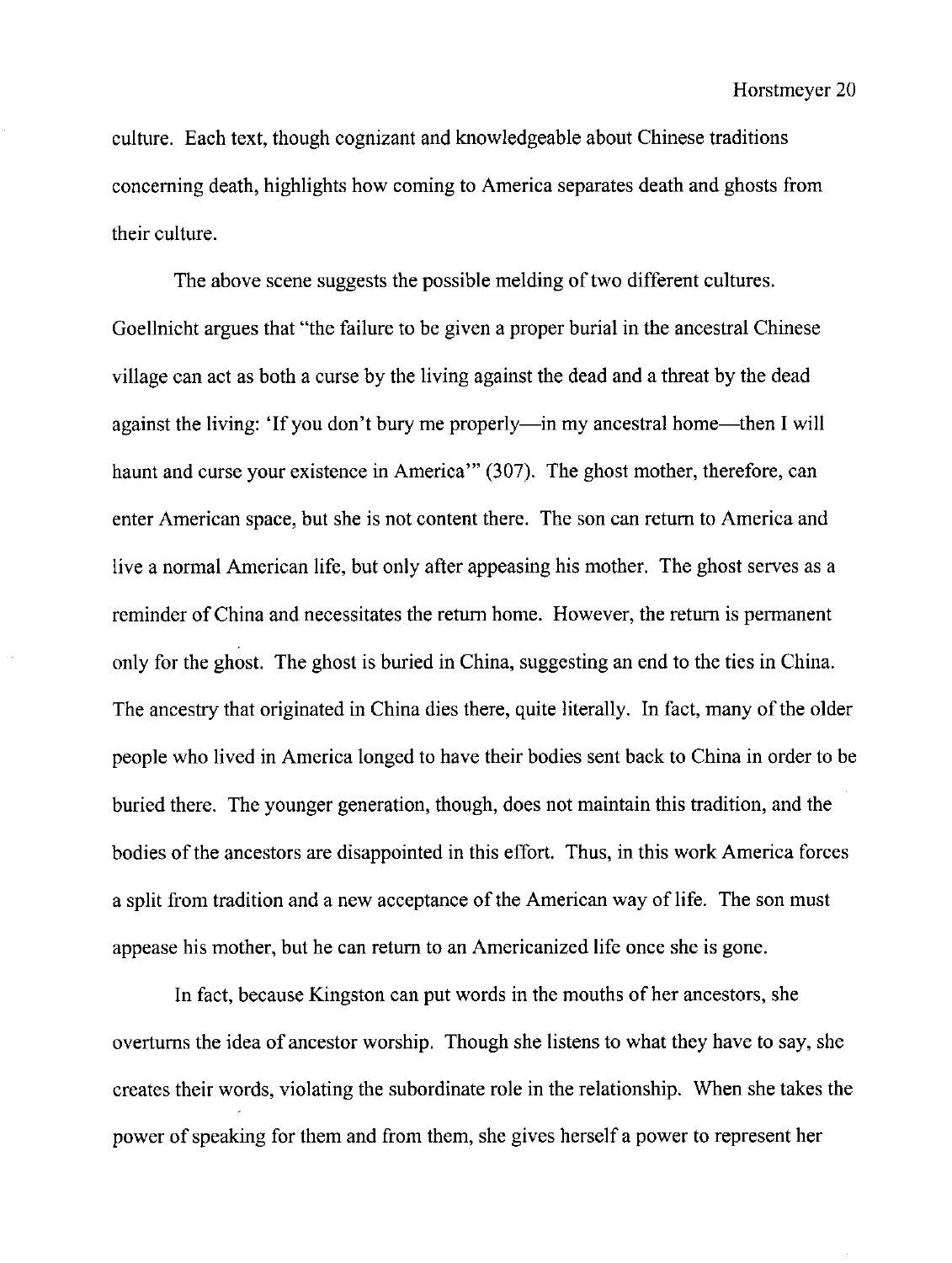ancestors. This power takes form in America, and in a female voice, completely violating Chinese tradition. Her power of expression allows the idea of ancestors to hold a place in American culture, while not abandoning the traditions of old. The one ghost that can come to America causes insanity for her son that sees her. His burying of his past as he decorates his mother's grave allows him to end his ancestor worship. Similarly, Kingston's writing of her ancestors' graves allows her rid herself of the ghosts that haunt her. She can write them, appease them by giving them a voice and seek a new way of conceiving of death and ancestry in America.

*Fifth Chinese Daughter* relays a more traditional Chinese attitude toward ancestors and the dead. The narrative, though, does show the general erosion of the traditions of death. Her mother observes, "Here in America, mourning is not diligently practiced" (Wong 77). America does not have the time or the luxury for the long ceremonies of death. Some practices, though, are still maintained. Jade Snow and her family go to attend the graves of their ancestors with yearly vigor and ritual. The graves in America, though, are just temporary. Death is an institution that belongs to and in China. The dead that are buried in America have their graves decorated every year as a way to compensate for the fact that the bones are not buried in the family graveyard.

Through these observations, Wong shows the difficulties of death in America. America is a brief holding area for the bodies of those who do not belong to the country. The dead leave in ways that the living cannot. Their return home shows the rejection of the American culture. This rejection, however, belongs solely to the older generations.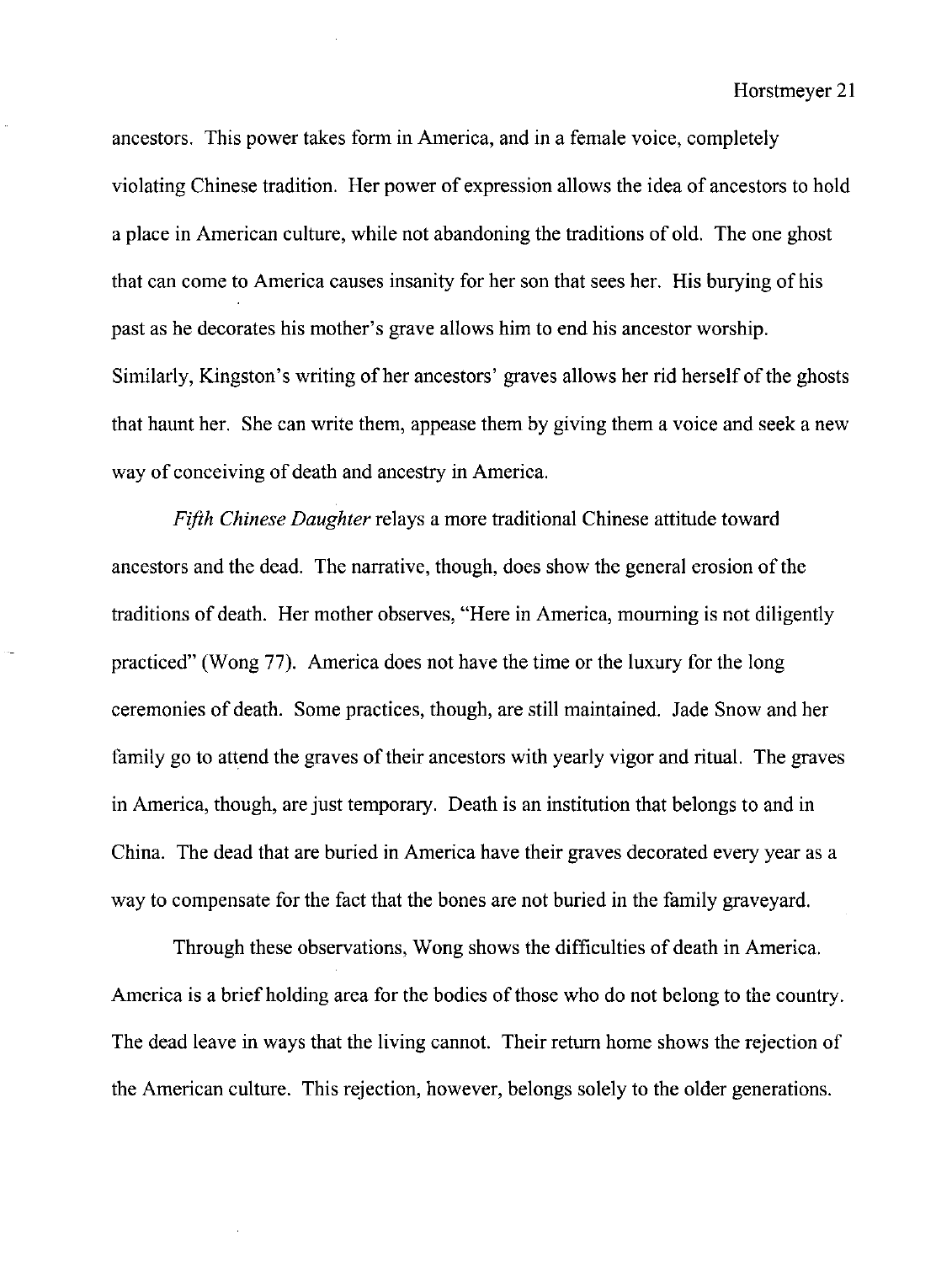The younger generations do not long to return to China to be buried because China is not their home. Thus, in death this separation between the older generations and their descendants is clearly delineated. Wong shows that while she is a part of this land, the bones of her ancestors can never be.

In *Bone,* the distance between China and Ng's characters is so great that virtually no talk of returning home to China appears in the text. Though Leon feels responsible for maintaining his "paper" father's grave, he does not even really remember where he is buried. In addition, the family finds that their grandfather's grave has been moved, along with those of thousands of other Chinese. These bones have little chance of returning to their homeland and seem destined to remain in the graves in America. Despite the failure to repatriate their ancestors' bones, the families still remember their loved ones. As one man observes, "Sometimes it takes a generation, like you, but eventually somebody comes. Tomorrow, or another generation's tomorrow, it's all the same. Blood is blood" (Ng 77). This statement shows that the care and respect for the ancestors and the dead remains long after the traditions of returning the body to China have ended.

Ng's work also shows a new embodiment of the idea of ghosts. Though no literal ghosts appear in the text, the spirit of the dead sister Qna penetrates every character's life and actions. Her specter becomes a silent character in the text, and all the others' actions and emotions have her cloud hanging over them. Ona's death causes a huge rift in the family, and Leila becomes the glue that binds the family together. Leila and everyone else spend a great deal of time and energy trying to understand Qna's suicide: why she jumped, what they could have done to help her, and how they are going to continue in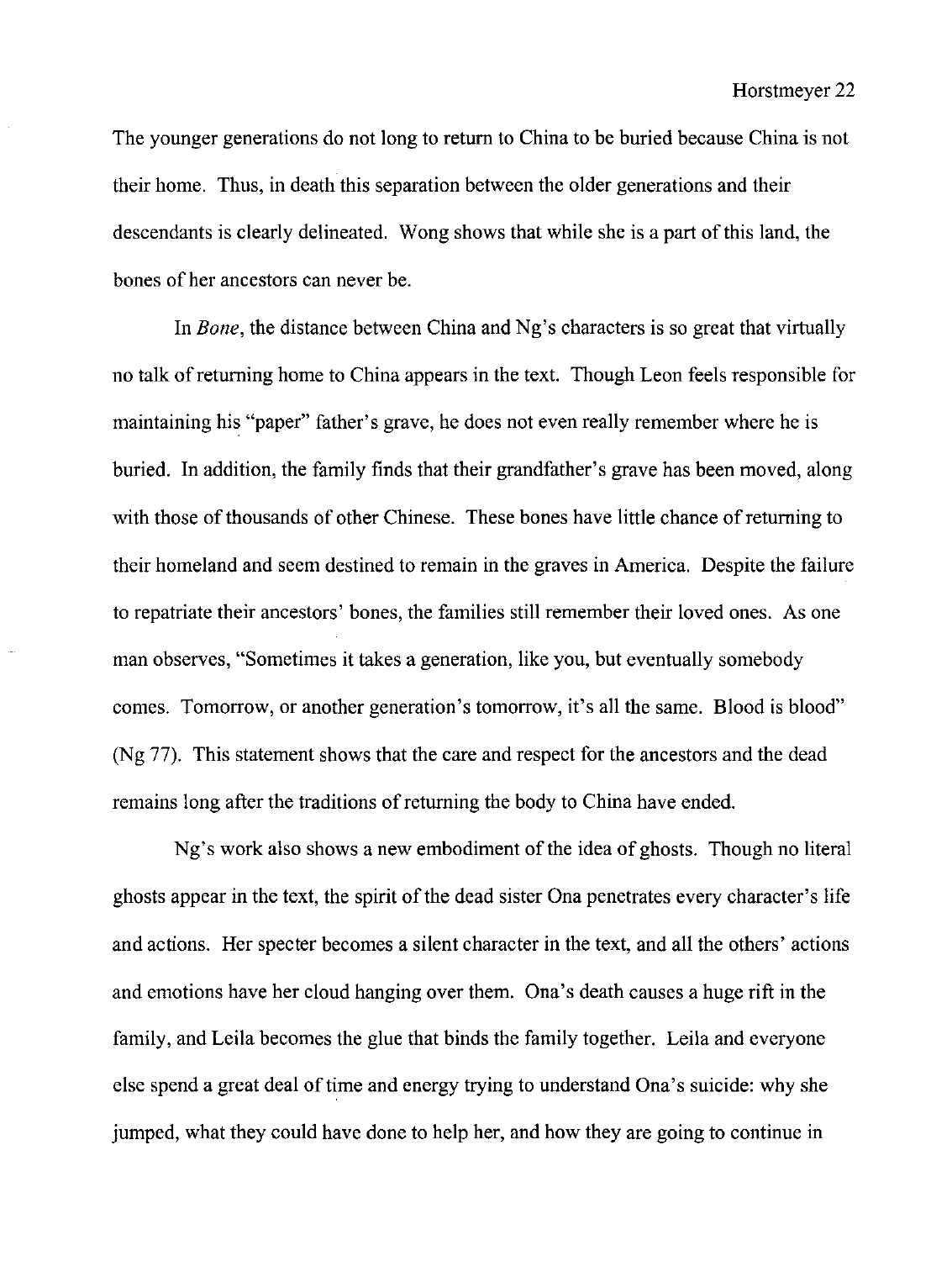their lives. Leila states, "I wasn't ready to say goodbye to Ona. None of us were ready. Ona was dead before we had a chance to save her. We hadn't had time to catch up. To let go. I know we had to let our memories out" (Ng 129). Their memories become the ghosts that haunt the family, and the memories have not yet faded. Until the family learns to let these memories out, Ona will not be at peace.

Ona remains buried in the United States; she does not need to return to China for her peace. Instead, the peace must come from the memories of her family. Until they learn to accept and deal with her death, she will remain a presence in their lives and will not have the chance to abandon her "ghostlike" state. This situation shows that America has become the site of change regarding the rituals of death. America develops into what Goellnicht describes as a "hybrid state belonging to neither one tradition nor the other, but operating by default somewhere in between" (311). No longer is a transplant to China necessary for the ancestors of Chinese Americans to rest in peace. Ona, because she is of a new generation and because she is American, cannot return to China, having never been there. **In** fact, "the China the older generation clings to is itself something of a myth, existing only in the memories of the original immigrants" (Goellnicht 321). If the Chinese traditions and China are now only "a myth," then ghosts could not even find peace if they were to return to that country. For these reasons, Ng seems to assert that Chinese ghosts are things of the past and that Chinese-American ghosts hold an entirely new place in the community, a place distinctive from old Chinese tradition.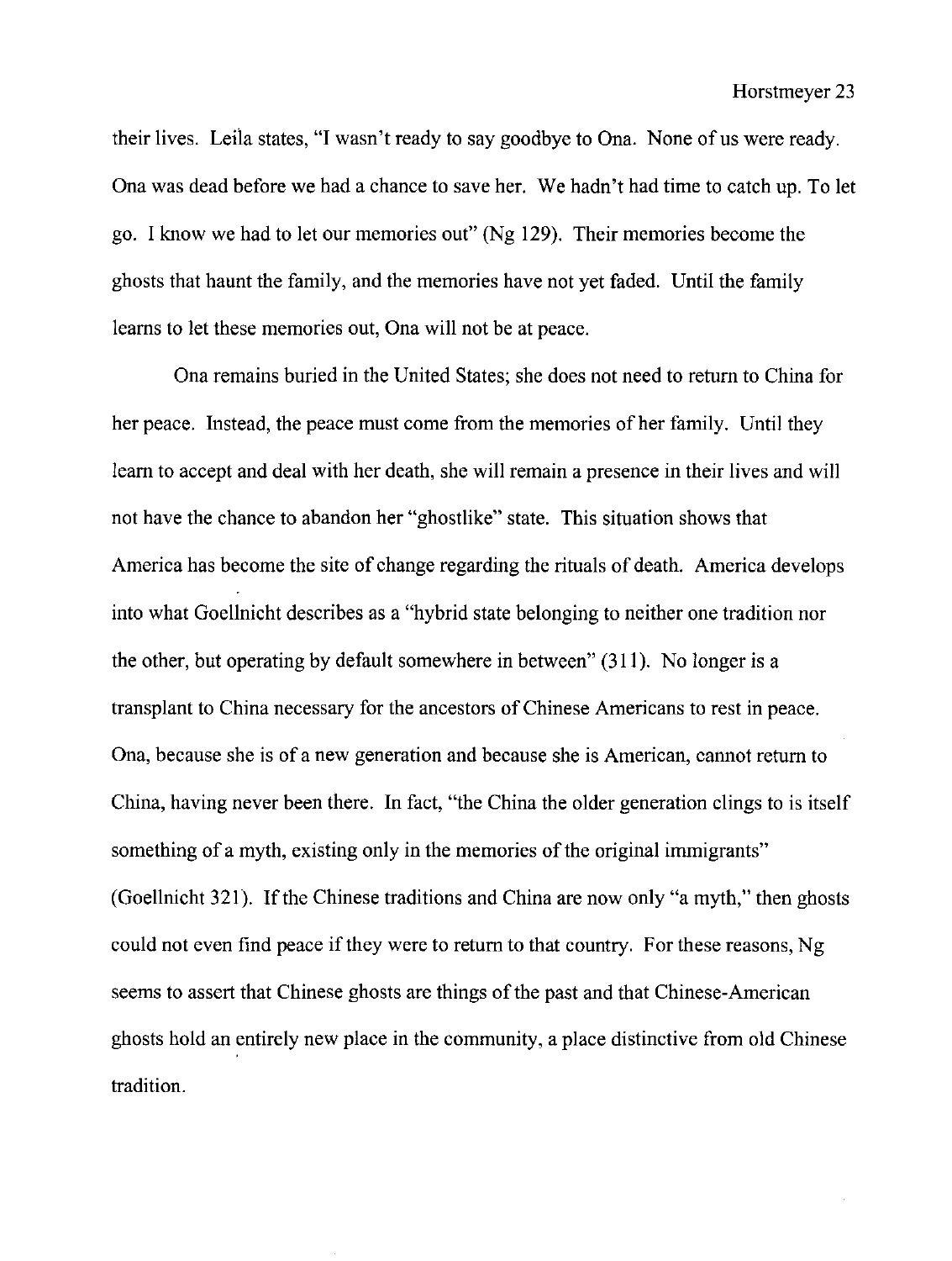These texts trace a movement in the Chinese rituals of death, implying that America is the site of and the reason for these changes. In America, as the decades pass, the ideas of not observing traditional ancestral rites and of not transferring bodies back to China become more and more prevalent. China is no longer the home to which the dead long to return. Death is no longer such a culturally determined affair. The rituals of death fade, but do not completely disappear in America, as the generations of Chinese Americans are further removed from China. Ghosts do not, cannot thrive in America, and so these phenomena take a new form in the power of memory. America, therefore, helps establish new traditions of death and ancestry, which come to define the lives of the people and characters who experience them.

In each of these texts, for each of these themes, a separation between China and America is established, while the idea of Chinese-American identity is advanced. Leila and Jade Snow Wong create identities for themselves that are separate from the firstgeneration Chinese communities, but not completely split from it. These women find a way to distance themselves from China but not abandon it. They accept their heritage and grow from it, combining their new life in America with the "old life" in China. Similarly, Kingston uses her work to gain an understanding of her ancestry and her past, while showing the possibilities for the future in America. Each text shows the possibilities of education in America: Wong and Ng show how women benefit from the educational possibilities, while Kingston highlights how education in America can help reconnect men with their community. The texts also examine father-daughter relationships, and how important this particular relationship is in determining the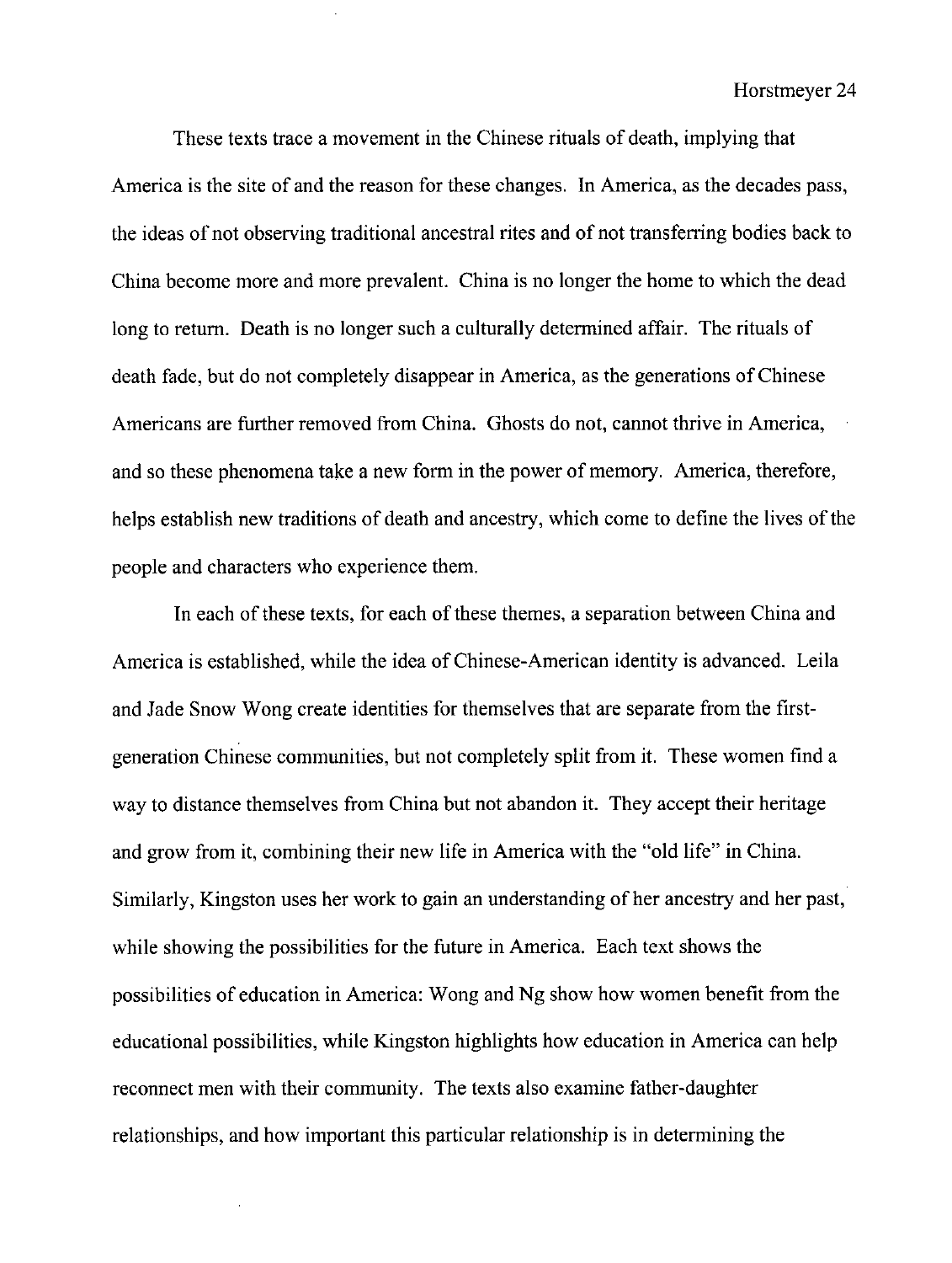character of a child. America allowed a new envisioning of that relationship, which grants the daughter power over her father and over herself, an idea which would not have been plausible in China. Finally, these texts show the evolution of the idea of ancestry and burial. Each text moves away from the strictness of ancestor worship or the presence of ghosts. This movement away from these ideas allows Chinese-Americans to free themselves from the burden of the past and establish new relationships with their ancestors. The texts seem to argue for a respect of the past without the onerous encumbrance of being subject to it.

None of these authors, however, claim to represent Chinese-American experience for everyone, but rather, they seek to represent a personal Chinese-American experience. They offer different possibilities for negotiating this dual identity and do not negate the possibility of other ways or methods to resolve this internal conflict. Because the texts are so various, they give the reader several glimpses into the Chinese-American community. The reader, therefore, can take these glimpses and slowly begin to create an understanding of the Chinese-American experience.

This understanding can help lead the reader to evaluate his or her own views of America. These stories are not just the story of Chinese-Americans, but rather, these stories reflect the story of most Americans. Our national identity is derived from the many cultures coming together into one nation, and each American has to find a way to reconcile their past and their present identity. Learning about one ethnic minority's struggle to create an identity in the world, should lead to questioning about other American identities. The lessons learned by reading these texts can be applied to other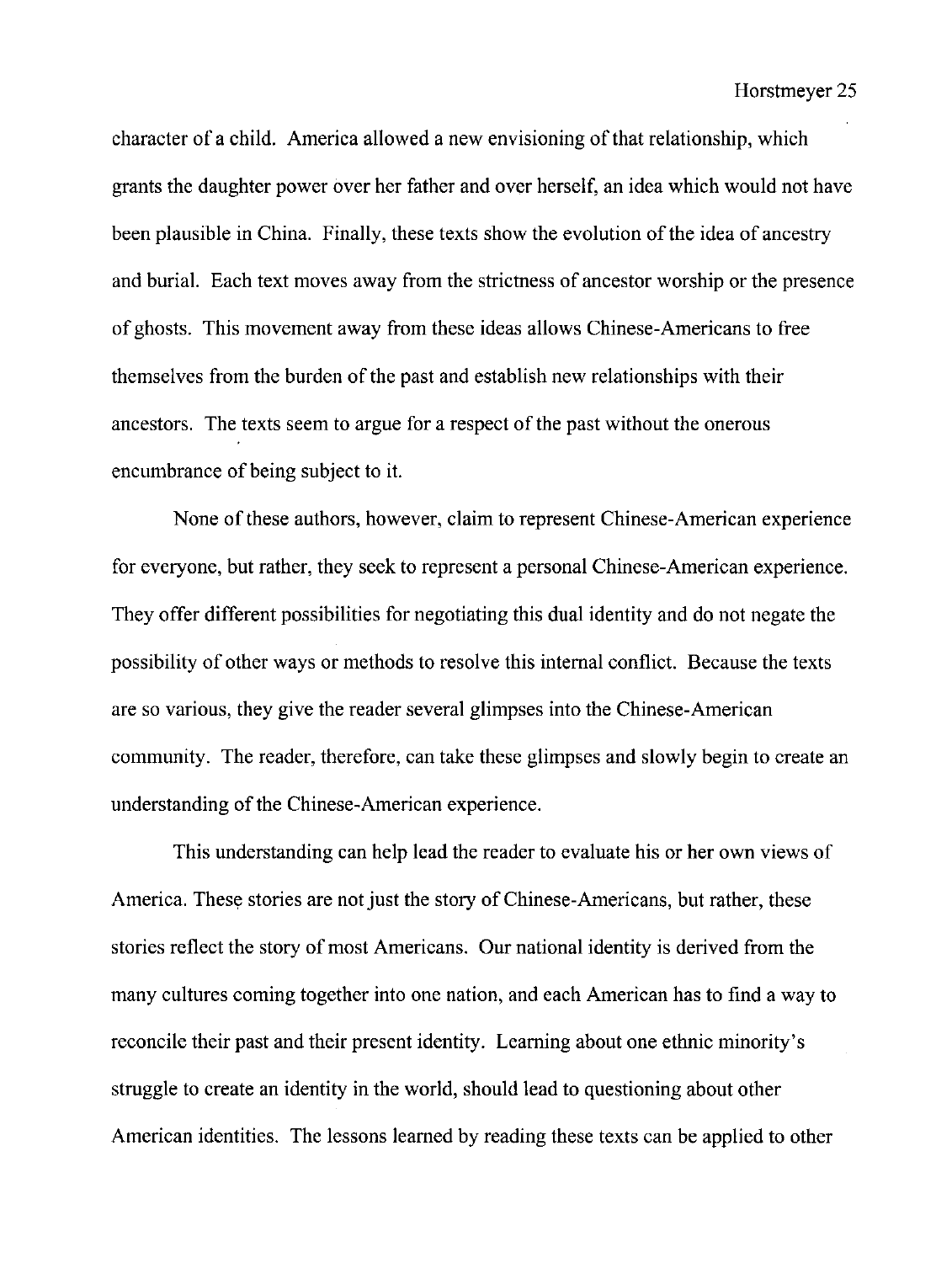texts. Readers can realize that most Americans struggle to create their own identity in a nation that is struggling to establish a national identity. The question of what is an American is a question that cannot be easily answered. These works, and the efforts seen in them, depict the quintessential American quest for identity to which every reader may relate.